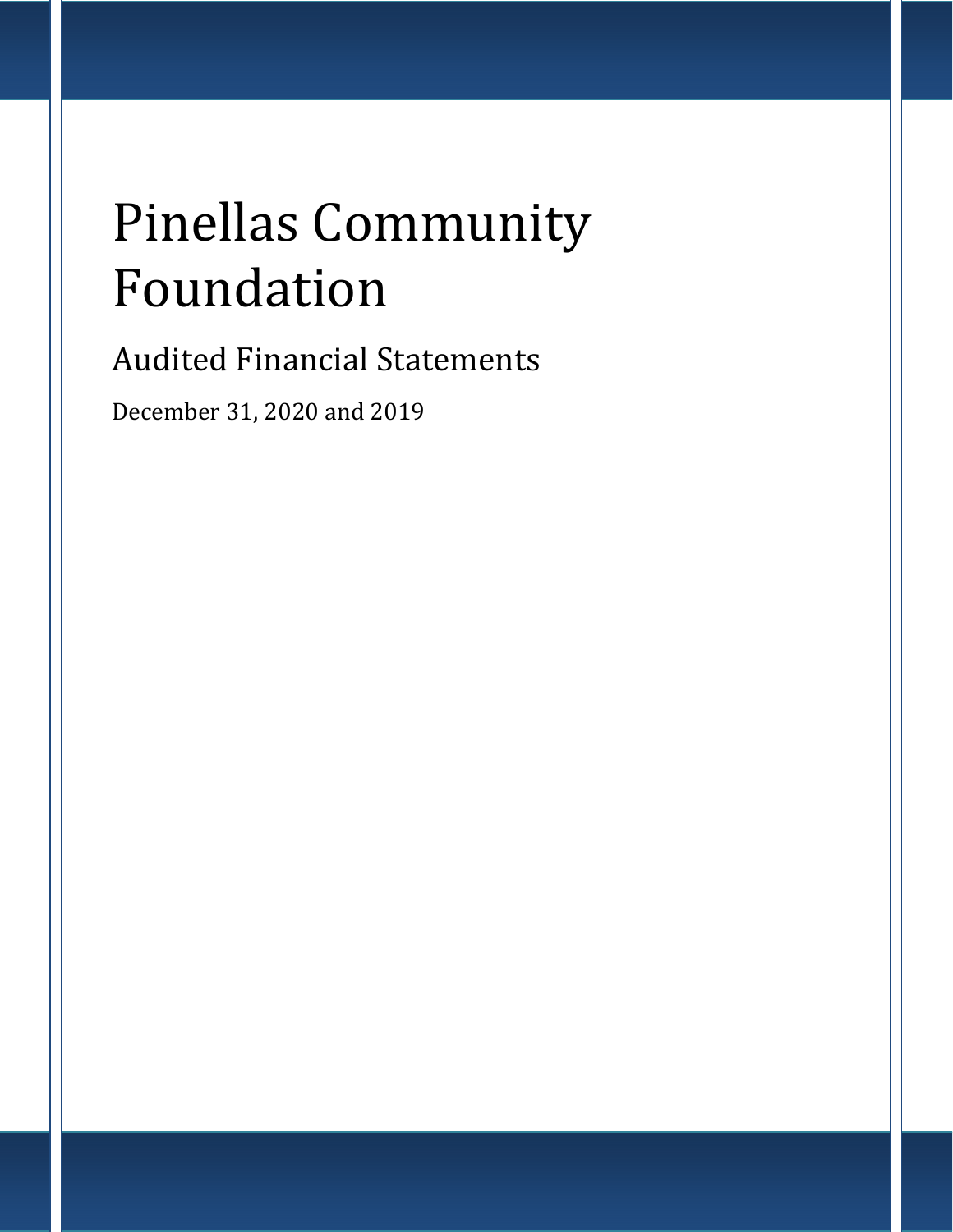# **Pinellas Community Foundation**

### **Contents**

| <b>Independent Auditors' Report</b>                                                                                                     | 3  |
|-----------------------------------------------------------------------------------------------------------------------------------------|----|
| <b>Financial Statements</b>                                                                                                             |    |
| <b>Statements of Financial Position</b>                                                                                                 | 5  |
| Statements of Activities and Changes in Net Assets                                                                                      | 6  |
| <b>Statements of Functional Expenses</b>                                                                                                | 8  |
| <b>Statements of Cash Flows</b>                                                                                                         | 10 |
| <b>Notes to Financial Statements</b>                                                                                                    | 11 |
| <b>Supplementary Information</b>                                                                                                        |    |
| Schedule of Expenditures of Federal Awards                                                                                              | 25 |
| Notes to Schedule of Expenditures of Federal Awards                                                                                     | 26 |
| <b>Compliance Reports</b>                                                                                                               |    |
| Schedule of Findings and Questioned Costs                                                                                               | 27 |
| Independent Auditors' Report on Internal Control over Financial Reporting and                                                           |    |
| on Compliance and Other Matters Based on an Audit of Financial Statements<br>Performed in Accordance with Government Auditing Standards | 28 |
| Independent Auditors' Report on Compliance for Each Major Program and Internal                                                          |    |
| Control Over Compliance Required by the Uniform Guidance                                                                                | 30 |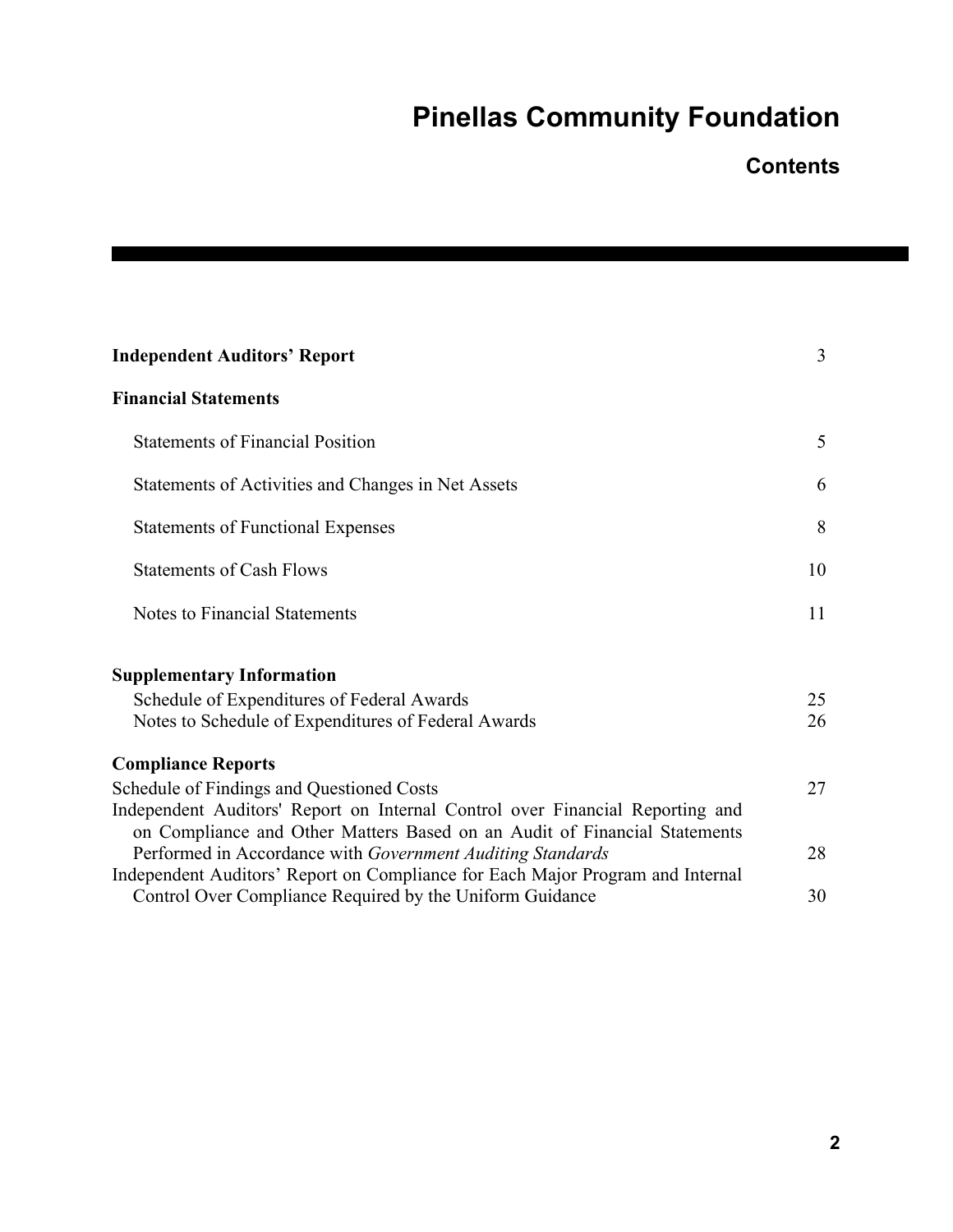

### **Independent Auditors' Report**

To the Board of Governors Pinellas Community Foundation

We have audited the accompanying financial statements of Pinellas Community Foundation (the "Foundation"), which comprise the statement of financial position as of December 31, 2020 and 2019 and the statements of activities, functional expenses and cash flows for the years then ended, and the related notes to the financial statements.

#### **Management's Responsibility for the Financial Statements**

Management is responsible for the preparation and fair presentation of these financial statements in accordance with accounting principles generally accepted in the United States of America; this includes the design, implementation, and maintenance of internal control relevant to the preparation and fair presentation of financial statements that are free from material misstatement, whether due to fraud or error.

#### **Auditor's Responsibility**

Our responsibility is to express an opinion on these financial statements based on our audits. We conducted our audits in accordance with auditing standards generally accepted in the United States of America. Those standards require that we plan and perform the audit to obtain reasonable assurance about whether the financial statements are free of material misstatement.

An audit involves performing procedures to obtain audit evidence about the amounts and disclosures in the financial statements. The procedures selected depend on the auditors' judgment, including the assessment of the risks of material misstatement of the financial statements, whether due to fraud or error. In making those risk assessments, the auditors consider internal control relevant to the Foundation's preparation and fair presentation of the financial statements in order to design audit procedures that are appropriate in the circumstances, but not for the purpose of expressing an opinion on the effectiveness of the Foundation's internal control. Accordingly, we express no such opinion. An audit also includes evaluating the appropriateness of accounting policies used and the reasonableness of significant accounting estimates made by management, as well as evaluating the overall presentation of the financial statements.

We believe that the audit evidence we have obtained is sufficient and appropriate to provide a basis for our audit opinion.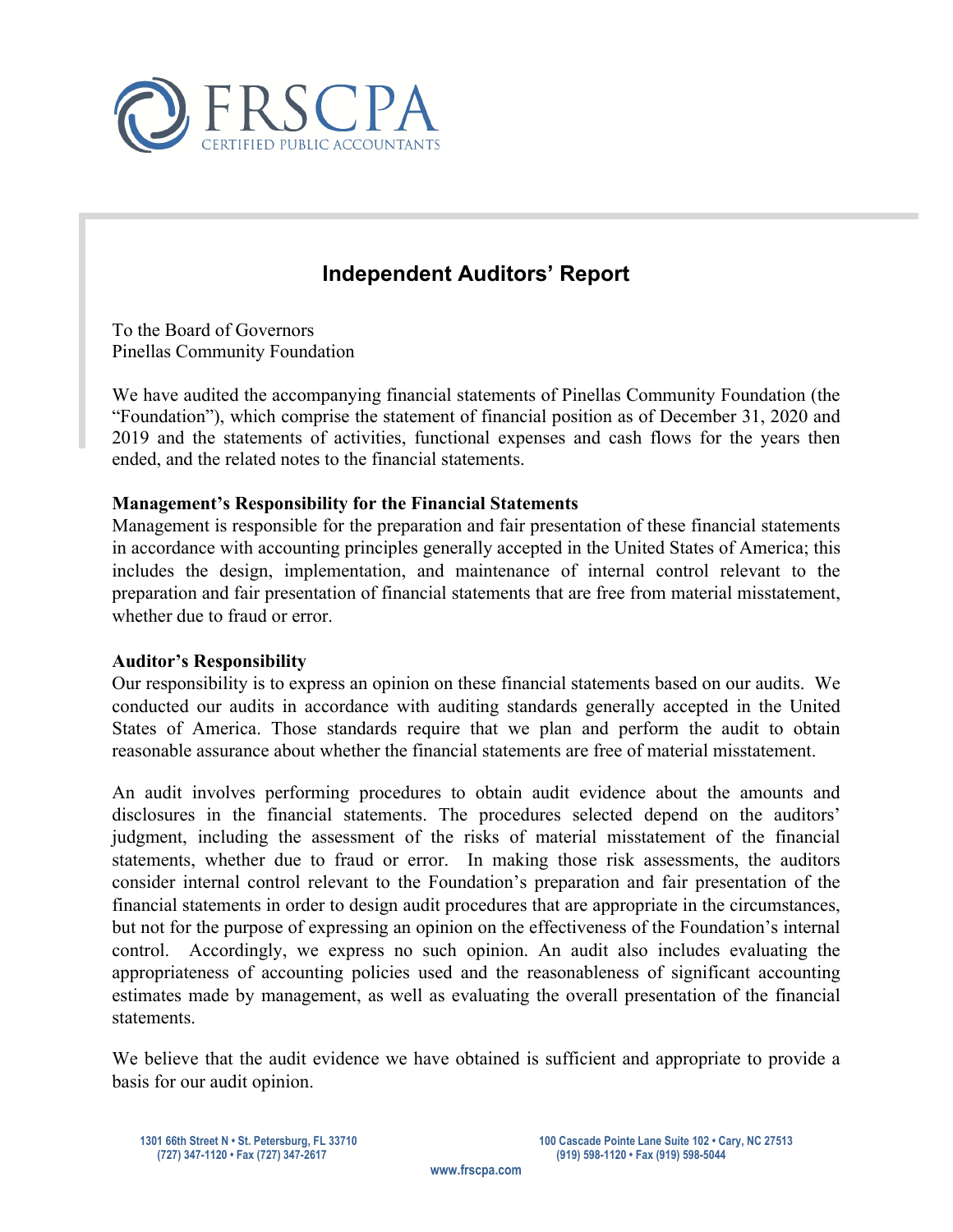#### **Opinion**

In our opinion, the financial statements referred to above present fairly, in all material respects, the financial position of the Foundation as of December 31, 2020 and 2019, and the changes in its net assets and its cash flows for the years then ended in conformity with accounting principles generally accepted in the United States of America.

#### **Other Matters**

#### **Other information**

Our audit was conducted for the purpose of forming an opinion on the financial statements as a whole. The accompanying schedule of expenditures of federal awards, as required by Title 2 *U.S. Code of Federal Regulations* Part 200, *Uniform Administrative Requirements, Cost Principles, and Audit Requirements for Federal Awards*, is presented for purposes of additional analysis and is not a required part of the financial statements. Such information is the responsibility of management and was derived from and relates directly to the underlying accounting and other records used to prepare the financial statements. The information has been subjected to the auditing procedures applied in the audit of the financial statements and certain additional procedures, including comparing and reconciling such information directly to the underlying accounting and other records used to prepare the financial statements or to the financial statements themselves, and other additional procedures in accordance with auditing standards generally accepted in the United States of America. In our opinion, the information is fairly stated, in all material respects, in relation to the financial statements as a whole.

#### **Other Reporting Required by Government Auditing Standards**

In accordance with *Government Auditing Standards*, we have also issued our report dated July 21, 2021 on our consideration of the Foundation's internal control over financial reporting and on our tests of its compliance with certain provisions of laws, regulations, contracts, and grant agreements and other matters. The purpose of that report is to describe the scope of our testing of internal control over financial reporting and compliance and the results of that testing, and not to provide an opinion on internal control over financial reporting or on compliance. That report is an integral part of an audit performed in accordance with *Government Auditing Standards* in considering the Foundation's internal control over financial reporting and compliance.

PSCAA, PLLC

St. Petersburg, Florida July 21, 2021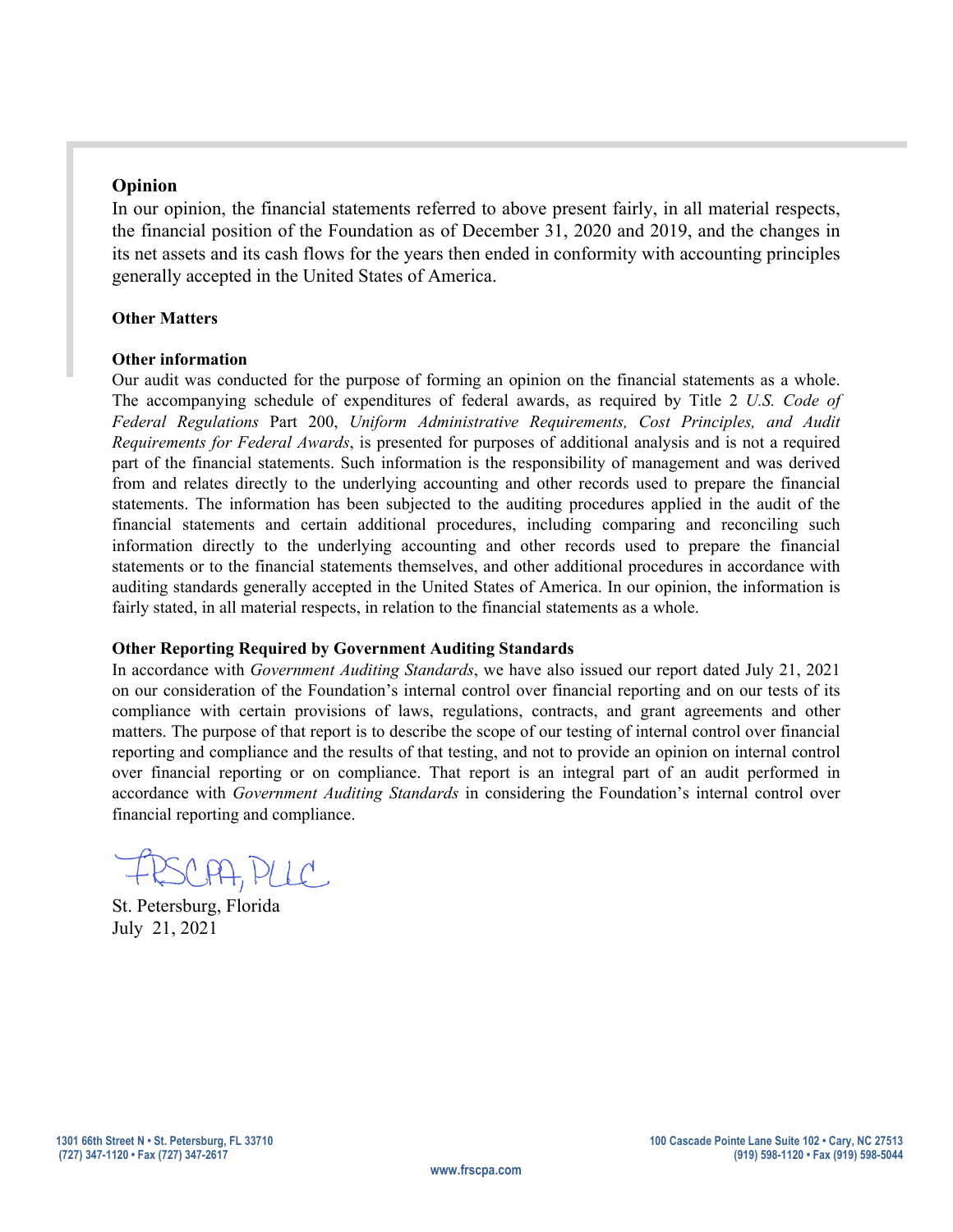# **Pinellas Community Foundation**

### **Statements of Financial Position December 31, 2020 and 2019**

| December 31,                                  | 2020                      | 2019                      |
|-----------------------------------------------|---------------------------|---------------------------|
|                                               |                           |                           |
| <b>ASSETS</b>                                 |                           |                           |
| <b>Assets</b>                                 |                           |                           |
| Cash and cash equivalents                     | 7,771,337<br>$\mathbb{S}$ | $\mathbb{S}$<br>1,121,899 |
| Contributions and grants receivable           | 62,998                    | 77,694                    |
| Prepaid expenses                              | 4,965                     | 4,384                     |
| Deposits                                      | 4,525                     | 4,525                     |
| Split-interest agreement assets               | 5,384,571                 | 5,454,820                 |
| Investments                                   | 33,057,172                | 31,313,720                |
| Investments, with donor restrictions          | 88,963,645                | 82,070,297                |
|                                               |                           |                           |
| <b>Total Assets</b>                           | \$135,249,213             | \$120,047,339             |
| <b>LIABILITIES AND NET ASSETS</b>             |                           |                           |
| <b>Liabilities</b>                            |                           |                           |
| Accounts payable and accrued expenses         | 4,596,318<br>S.           | \$<br>48,184              |
| Deferred rent liability                       | 11,103                    | 15,059                    |
| Refundable Advances - Coronavirus Relief Fund | 1,036,576                 |                           |
| <b>Total Liabilities</b>                      | 5,643,997                 | 63,243                    |
|                                               |                           |                           |
| <b>Net Assets:</b>                            |                           |                           |
| Without donor restrictions                    | 32,716,692                | 32,620,531                |
| With donor restrictions                       | 96,888,524                | 87,363,565                |
| <b>Total net assets</b>                       | 129,605,216               | 119,984,096               |
| <b>Total Liabilities and Net Assets</b>       | \$135,249,213             | \$120,047,339             |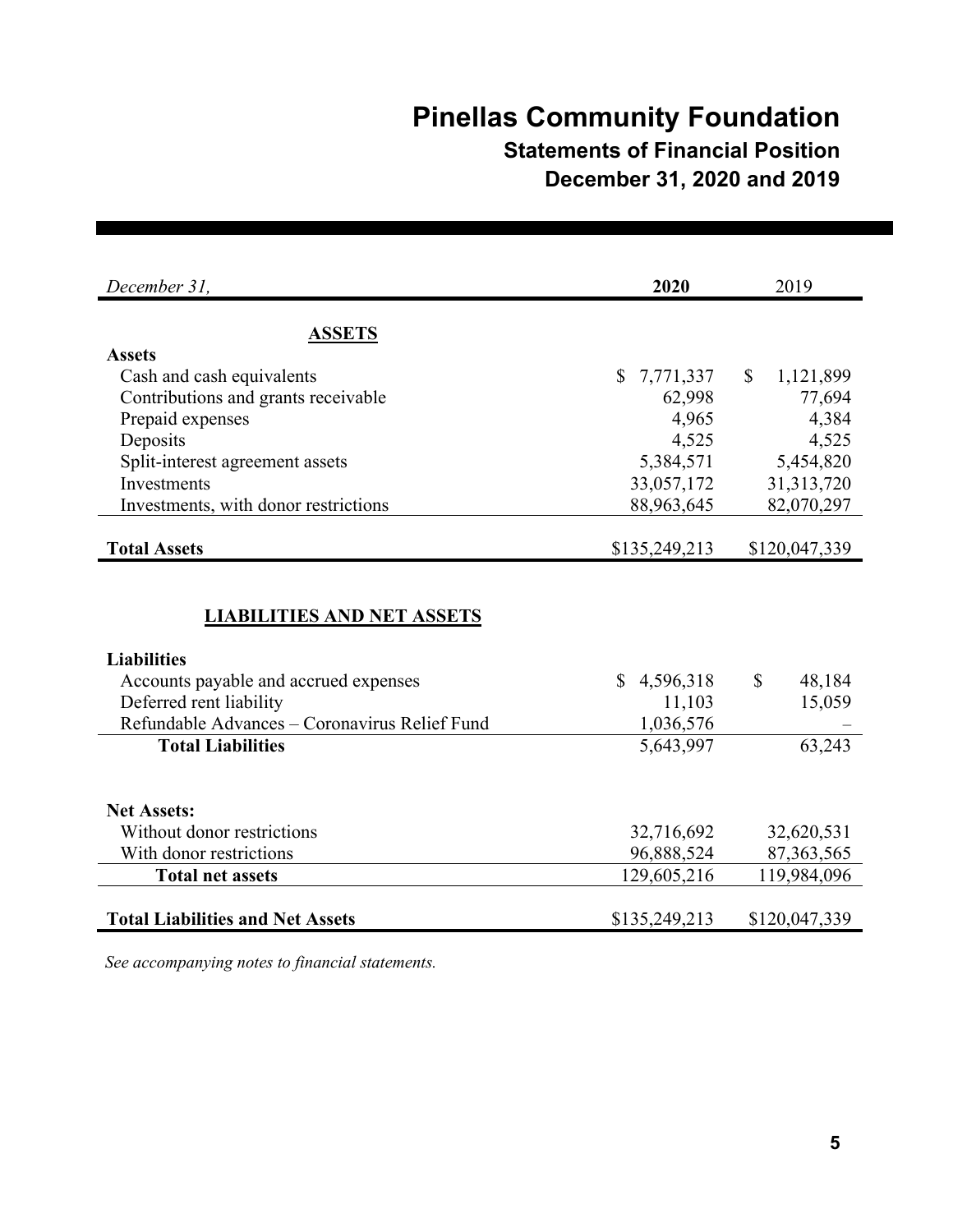# **Pinellas Community Foundation Statement of Activities and Changes in Net Assets Year ended December 31, 2020**

|                                                | <b>Without Donor</b><br>Restrictions | With Donor<br>Restrictions | 2020<br><b>Total</b> |
|------------------------------------------------|--------------------------------------|----------------------------|----------------------|
| <b>Support and Revenue:</b>                    |                                      |                            |                      |
| Contributions and bequests                     | $\mathbb{S}$<br>286,074              | \$6,918,235                | \$7,204,309          |
| Grant revenue - Coronavirus Relief Fund        | 11,496,651                           |                            | 11,496,651           |
| Income from investments                        | 723,736                              | 1,898,902                  | 2,622,638            |
| Net gain on investments, net of expenses       | 1,895,483                            | 6,204,910                  | 8,100,393            |
| Other income                                   | 21,447                               | 27,460                     | 48,907               |
| Change in value of split-interest agreements   |                                      | 169,751                    | 169,751              |
|                                                | 14,423,391                           | 15,219,258                 | 29,642,649           |
|                                                |                                      |                            |                      |
| Net assets released from restriction           | 315,550                              | (315,550)                  |                      |
| <b>Total support and revenue</b>               | 14,738,941                           | 14,903,708                 | 29,642,649           |
|                                                |                                      |                            |                      |
| <b>Expenses:</b>                               |                                      |                            |                      |
| Program                                        | 732,568                              |                            | 732,568              |
| Management and general                         | 713,879                              |                            | 713,879              |
| Fundraising and development                    | 437,207                              |                            | 437,207              |
| <b>Total expenses</b>                          | 1,883,654                            |                            | 1,883,654            |
| Increase in assets before charitable           |                                      |                            |                      |
| disbursements and transfers                    | 12,855,287                           | 14,903,708                 | 27,758,995           |
|                                                |                                      |                            |                      |
| <b>Charitable disbursements and transfers:</b> |                                      |                            |                      |
| Grant payments                                 | (1,365,064)                          | (5,438,190)                | (6,803,254)          |
| Grant payments - Coronavirus Relief Fund       | (11, 334, 621)                       |                            | (11, 334, 621)       |
| Reclassification of funds                      | (59, 441)                            | 59,441                     |                      |
|                                                |                                      |                            |                      |
| Change in net assets                           | 96,161                               | 9,524,959                  | 9,621,120            |
|                                                |                                      |                            |                      |
| Net assets, beginning of year                  | 32,620,531                           | 87, 363, 565               | 119,984,096          |
| Net assets, end of year                        | \$32,716,692                         | \$96,888,524               | \$129,605,216        |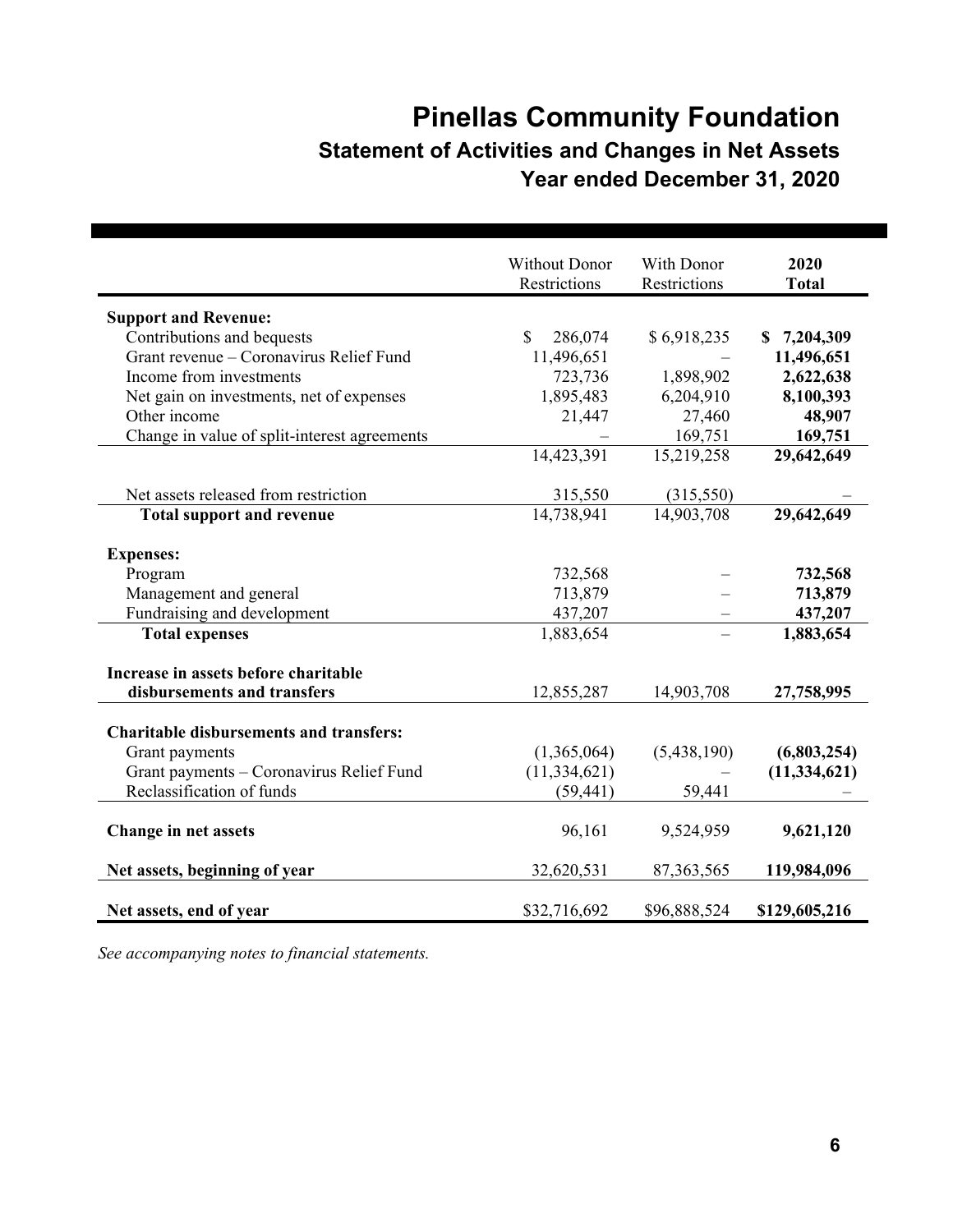# **Pinellas Community Foundation**

 **Statement of Activities and Changes in Net Assets Year ended December 31, 2019** 

|                                                | <b>Without Donor</b>    | With Donor   | 2019          |
|------------------------------------------------|-------------------------|--------------|---------------|
|                                                | Restrictions            | Restrictions | <b>Total</b>  |
| <b>Support and Revenue:</b>                    |                         |              |               |
| Contributions and bequests                     | $\mathbb{S}$<br>144,599 | \$10,729,075 | \$10,873,674  |
| Income from investments                        | 866,374                 | 2,149,442    | 3,015,816     |
| Net gain on investments, net of expenses       | 3,224,673               | 9,843,911    | 13,068,584    |
| Change in value of split-interest agreements   |                         | 147,553      | 147,553       |
|                                                | 4,235,646               | 22,869,981   | 27,105,627    |
| Net assets released from restriction           | 773,961                 | (773, 961)   |               |
| <b>Total support and revenue</b>               | 5,009,607               | 22,096,020   | 27,105,627    |
| <b>Expenses:</b>                               |                         |              |               |
| Program                                        | 506,811                 |              | 506,811       |
| Management and general                         | 463,198                 |              | 463,198       |
| Fundraising and development                    | 264,464                 |              | 264,464       |
| <b>Total expenses</b>                          | 1,234,473               |              | 1,234,473     |
|                                                |                         |              |               |
| Increase in assets before charitable           |                         |              |               |
| disbursements and transfers                    | 3,775,134               | 22,096,020   | 25,871,154    |
| <b>Charitable disbursements and transfers:</b> |                         |              |               |
| Grant payments                                 | (698, 024)              | (2,561,954)  | (3,259,978)   |
| Reclassification of funds                      | 84,291                  | (84,291)     |               |
|                                                |                         |              |               |
| Change in net assets                           | 3,161,401               | 19,449,775   | 22,611,176    |
| Net assets, beginning of year                  | 29,459,130              | 67,913,790   | 97,372,920    |
| Net assets, end of year                        | \$32,620,531            | \$87,363,565 | \$119,984,096 |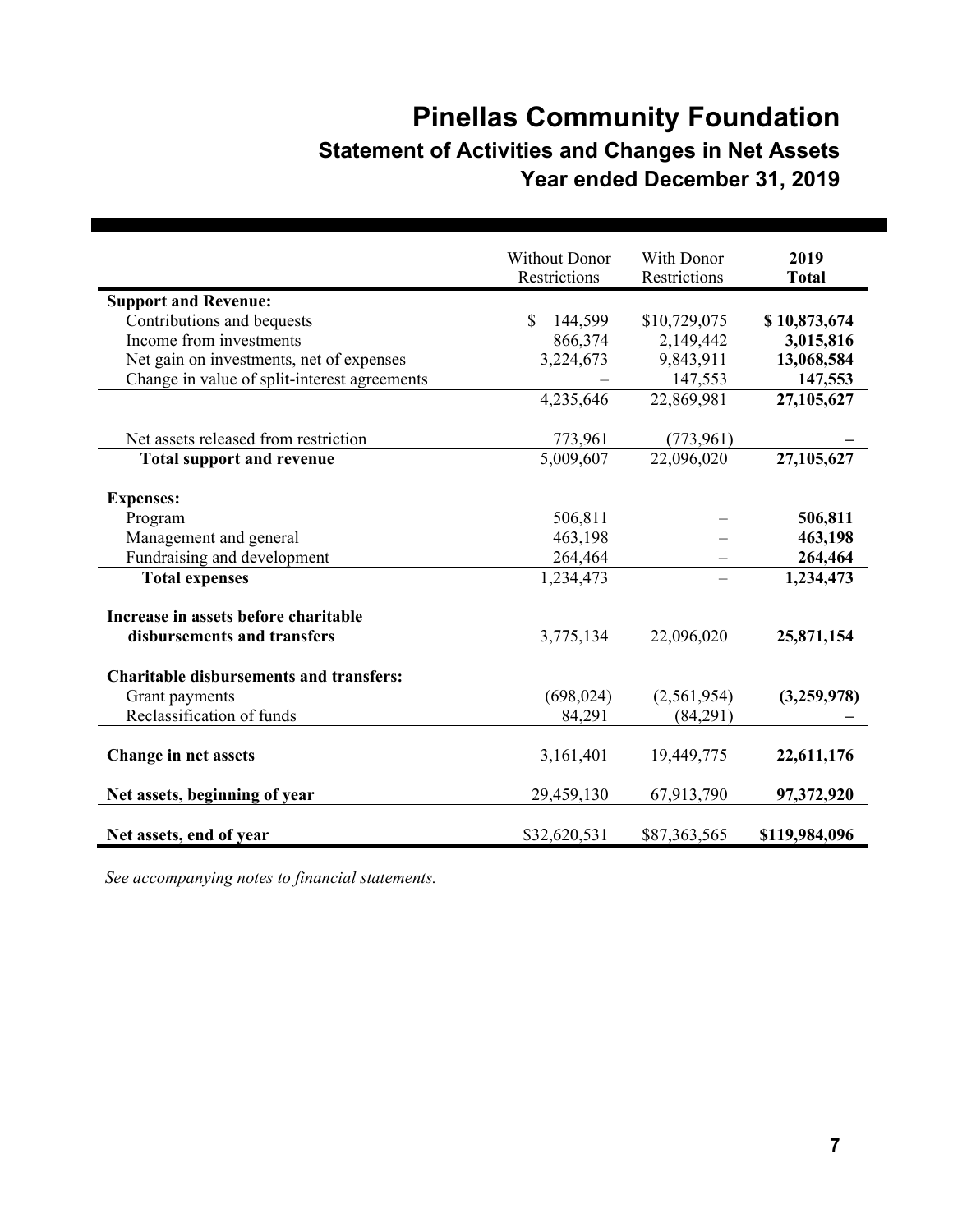## **Pinellas Community Foundation Statement of Functional Expenses Year ended December 31, 2020**

|                           | Program<br>Services | Management &<br>General | Fundraising &<br>Development | 2020<br><b>Total</b> |
|---------------------------|---------------------|-------------------------|------------------------------|----------------------|
|                           |                     |                         |                              |                      |
| <b>Salaries</b>           | \$277,120           | \$138,561               | \$138,561                    | \$554,242            |
| Benefits                  | 15,701              | 7,850                   | 7,850                        | 31,401               |
| Payroll taxes             | 4,218               | 2,109                   | 2,109                        | 8,436                |
| Total salaries & benefits | 297,039             | 148,520                 | 148,520                      | 594,079              |
| Conferences               | 2,703               | 991                     | 726                          | 4,420                |
| Consulting                | 209,710             | 2,540                   | 194,853                      | 407,103              |
| Minor equipment           | 324                 | 139                     |                              | 463                  |
| Insurance                 | 3,175               | 5,209                   | 1,609                        | 9,993                |
| Marketing                 | 135,579             |                         | 46,955                       | 182,534              |
| Printing & postage        | 9,944               | 463                     | 12,719                       | 23,126               |
| Dues and subscriptions    | 1,140               | 285                     | 1,425                        | 2,850                |
| Supplies                  | 1,147               | 351                     | 351                          | 1,849                |
| Telephone                 | 2,815               | 1,408                   | 1,408                        | 5,631                |
| Information technology    | 27,431              | 15,933                  | 12,179                       | 55,543               |
| Accounting & legal        |                     | 519,751                 |                              | 519,751              |
| Rent                      | 31,286              | 15,645                  | 15,645                       | 62,576               |
| Other                     | 10,275              | 2,644                   | 817                          | 13,736               |
| <b>Total expenses</b>     | \$732,568           | \$713,879               | \$437,207                    | \$1,883,654          |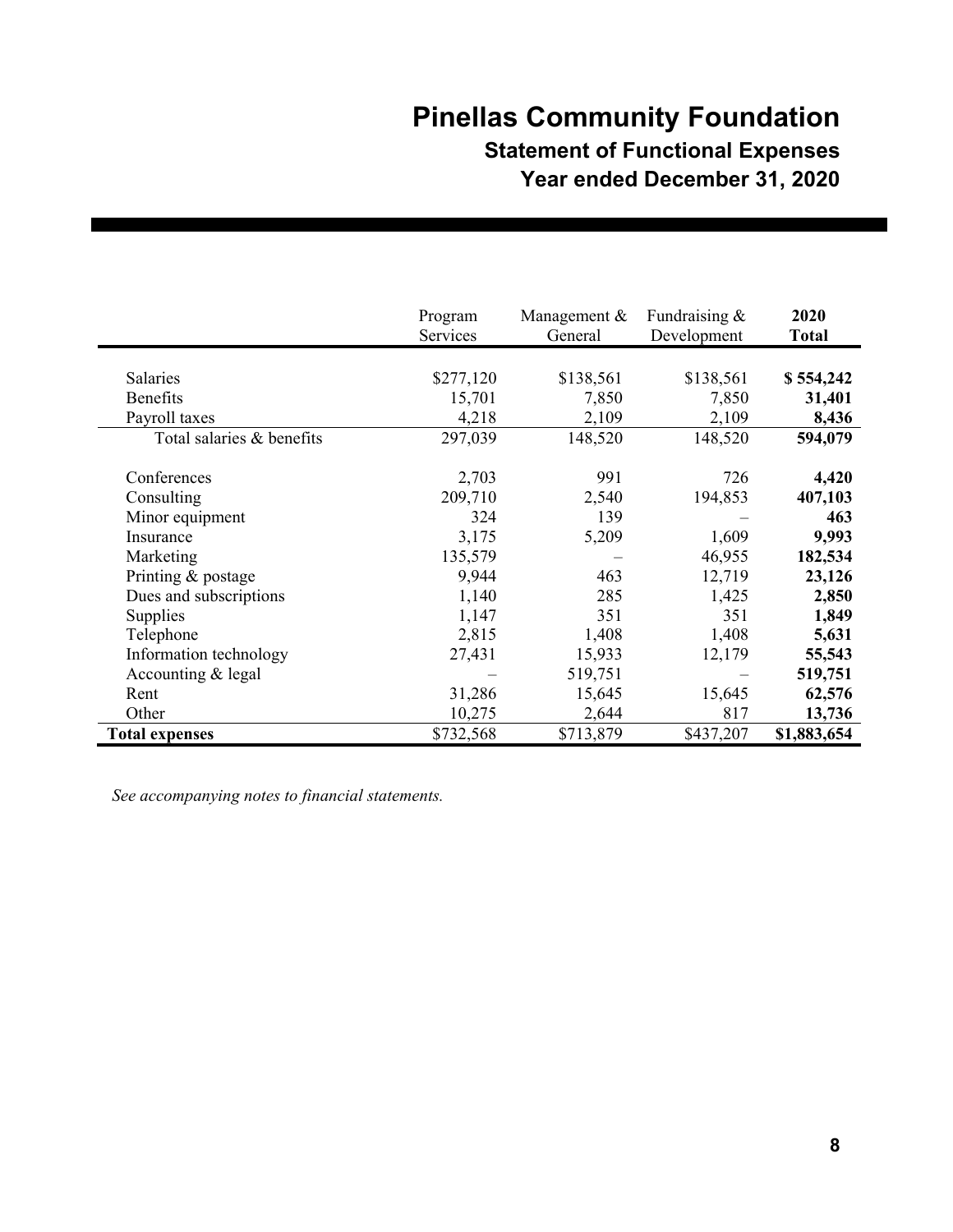## **Pinellas Community Foundation Statement of Functional Expenses Year ended December 31, 2019**

|                           | Program<br>Services | Management &<br>General | Fundraising &<br>Development | 2019<br><b>Total</b> |
|---------------------------|---------------------|-------------------------|------------------------------|----------------------|
|                           |                     |                         |                              |                      |
| <b>Salaries</b>           | \$194,987           | \$108,326               | \$129,992                    | \$433,305            |
| <b>Benefits</b>           | 6,136               | 3,409                   | 4,091                        | 13,636               |
| Payroll taxes             | 15,742              | 8,745                   | 10,494                       | 34,981               |
| Total salaries & benefits | 216,865             | 120,480                 | 144,577                      | 481,922              |
| Conferences               | 29,871              | 3,486                   | 7,950                        | 41,307               |
| Consulting                | 145,269             | 12,357                  | 25,376                       | 183,002              |
| Minor equipment           | 3,685               |                         | 409                          | 4,094                |
| Insurance                 | 2,192               | 1,965                   | 1,227                        | 5,384                |
| Marketing                 | 44,355              |                         | 33,356                       | 77,711               |
| Printing & postage        | 16,377              |                         | 16,378                       | 32,755               |
| Dues and subscriptions    | 1,346               | 337                     | 1,683                        | 3,366                |
| Supplies                  | 1,775               | 987                     | 1,184                        | 3,946                |
| Telephone                 | 1,534               | 852                     | 1,023                        | 3,409                |
| Information technology    | 15,545              | 8,637                   | 10,364                       | 34,546               |
| Accounting & legal        |                     | 294,908                 |                              | 294,908              |
| Rent                      | 25,639              | 14,244                  | 17,093                       | 56,976               |
| Other                     | 2,358               | 4,945                   | 3,844                        | 11,147               |
| <b>Total expenses</b>     | \$506,811           | \$463,198               | \$264,464                    | \$1,234,473          |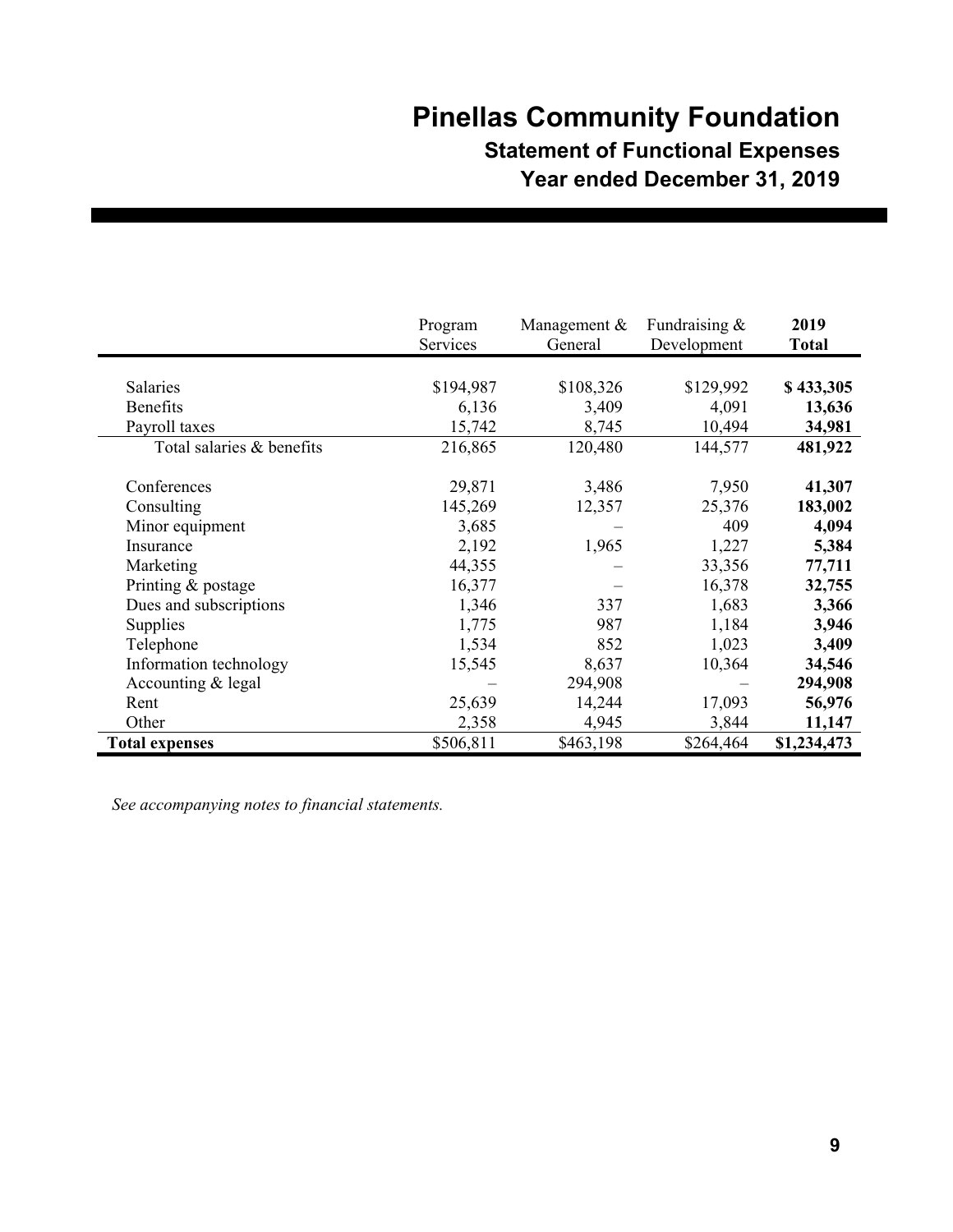# **Pinellas Community Foundation**

**Statements of Cash Flows December 31, 2020 and 2019** 

| Year ended December 31,                                    | 2020         | 2019           |
|------------------------------------------------------------|--------------|----------------|
|                                                            |              |                |
| Cash flows from operating activities:                      |              |                |
| Increase in net assets                                     | \$9,621,120  | \$22,611,176   |
| Adjustments to reconcile increase (decrease) in net assets |              |                |
| to net cash provided by operating activities:              |              |                |
| Net unrealized gain on investments                         | (6,143,260)  | (12, 405, 253) |
| Net realized gain on investments                           | (2,617,624)  | (1,290,645)    |
| Changes in operating assets and liabilities:               |              |                |
| Split-interest agreement assets                            | 70,249       | (4,769,394)    |
| Contributions and grants receivable                        | 14,696       | 36,867         |
| Prepaid expenses                                           | (581)        | (4,384)        |
| Accounts payable and accrued expenses                      | 4,548,134    | 12,434         |
| Deferred rent liability                                    | (3,956)      | (2,480)        |
| Refundable advances                                        | 1,036,576    |                |
| Net cash provided by operating activities                  | 6,525,354    | 4,188,321      |
|                                                            |              |                |
| Cash flows from investing activities:                      |              |                |
| Proceeds from sale of investments                          | 33,203,299   | 21,031,209     |
| Purchases of investments                                   | (33,079,215) | (25, 035, 302) |
| Net cash provided by (used in) investing activities        | 124,084      | (4,004,093)    |
| Net increase in cash and cash equivalents                  | 6,649,438    | 184,228        |
|                                                            |              |                |
| Cash and cash equivalents, beginning of year               | 1,121,899    | 937,671        |
| Cash and cash equivalents, end of year                     | \$7,771,337  | \$1,121,899    |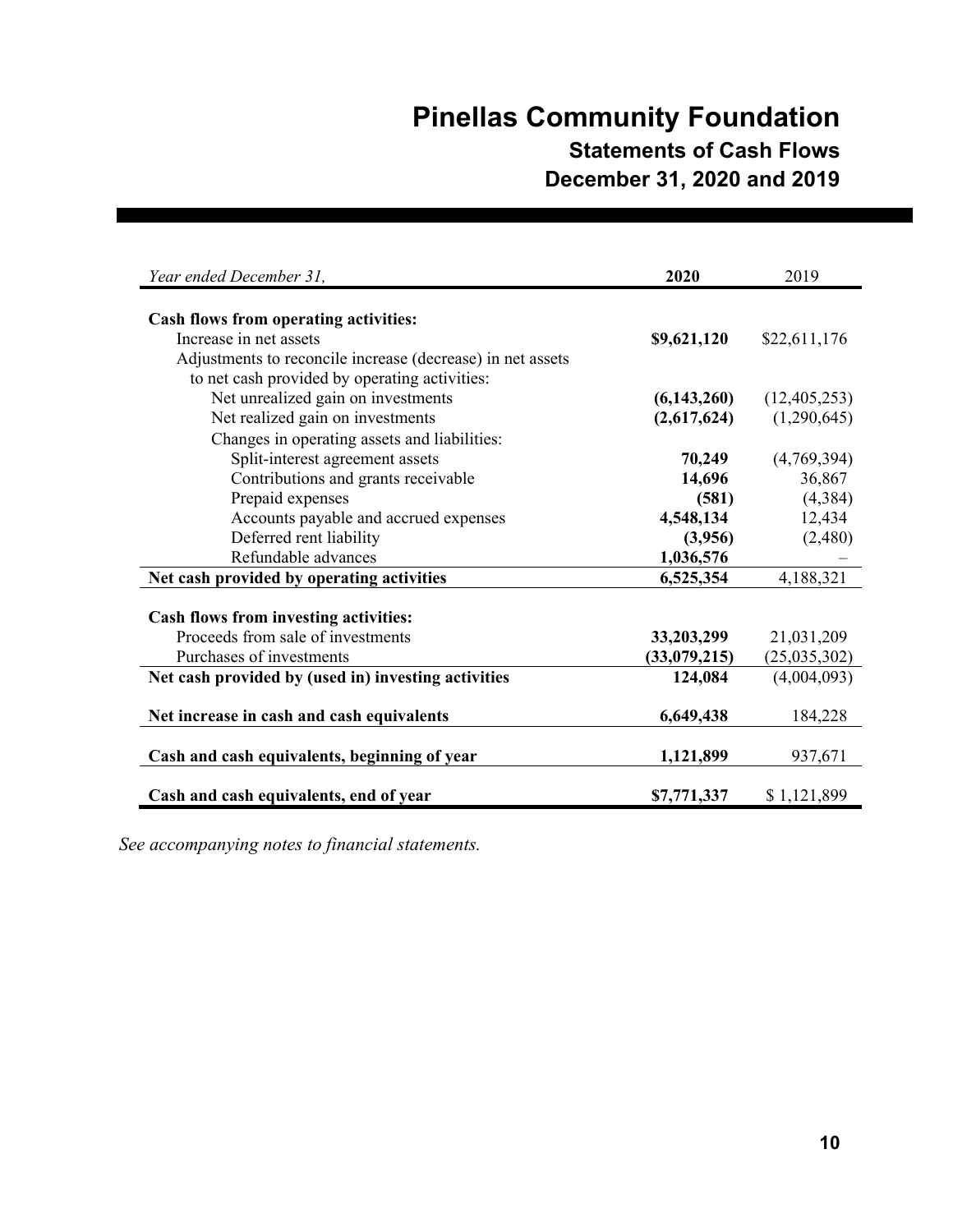#### **1. Organization and Operations**

The Pinellas Community Foundation, formerly Pinellas County Community Foundation, (the "Foundation") was established by a Trust Agreement dated January 1, 1969. The original trust agreement is recorded in O.R. Book 3588, Page 20 in the public records of Pinellas County. The purpose of the Foundation is to receive property from donors, to oversee the investment of donated funds by monitoring the work of the Foundation Trustees, and to distribute investment income (or investment principal when directed by donor) to recognized charities located in Pinellas County, Florida. If designated by a donor, charities located outside of Pinellas County may be beneficiaries of donated funds or income earned on those funds.

#### **2. Significant Accounting Policies**

#### **Basis of Presentation**

The Foundation follows the provisions of the Financial Accounting Standards Board Accounting Standards Codification. Accordingly, the financial statements are prepared on an accrual basis of accounting. The financial statements of the Foundation are the representation of management and include estimates of amounts and judgments it believes are reasonable under the circumstances.

#### **Net assets**

Accounting standards requires the Foundation to distinguish between contributions that increase net assets without donor restrictions and net assets with donor restrictions. It also requires recognition of contributed services meeting certain criteria at fair value. These financial statements have been prepared to focus on the Foundation as a whole and to present balances and transactions according to the existence or absence of donor-imposed restrictions. This has been accomplished by classification of assets, liabilities, and net assets into two self-balancing net asset groups as follows:

Net Assets Without Donor Restrictions – Net assets available for use in general operations and not subject to donor restrictions. Net Assets Without Donor Restrictions also include restricted contributions whose restrictions are met in the same year.

Net Assets With Donor Restrictions – Net assets subject to donor-imposed restrictions. Some donor-imposed restrictions are temporary in nature, such as those that will be met by the passage of time or other events specified by the donor. Other donor-imposed restrictions are perpetual in nature, where the donor stipulates that resources be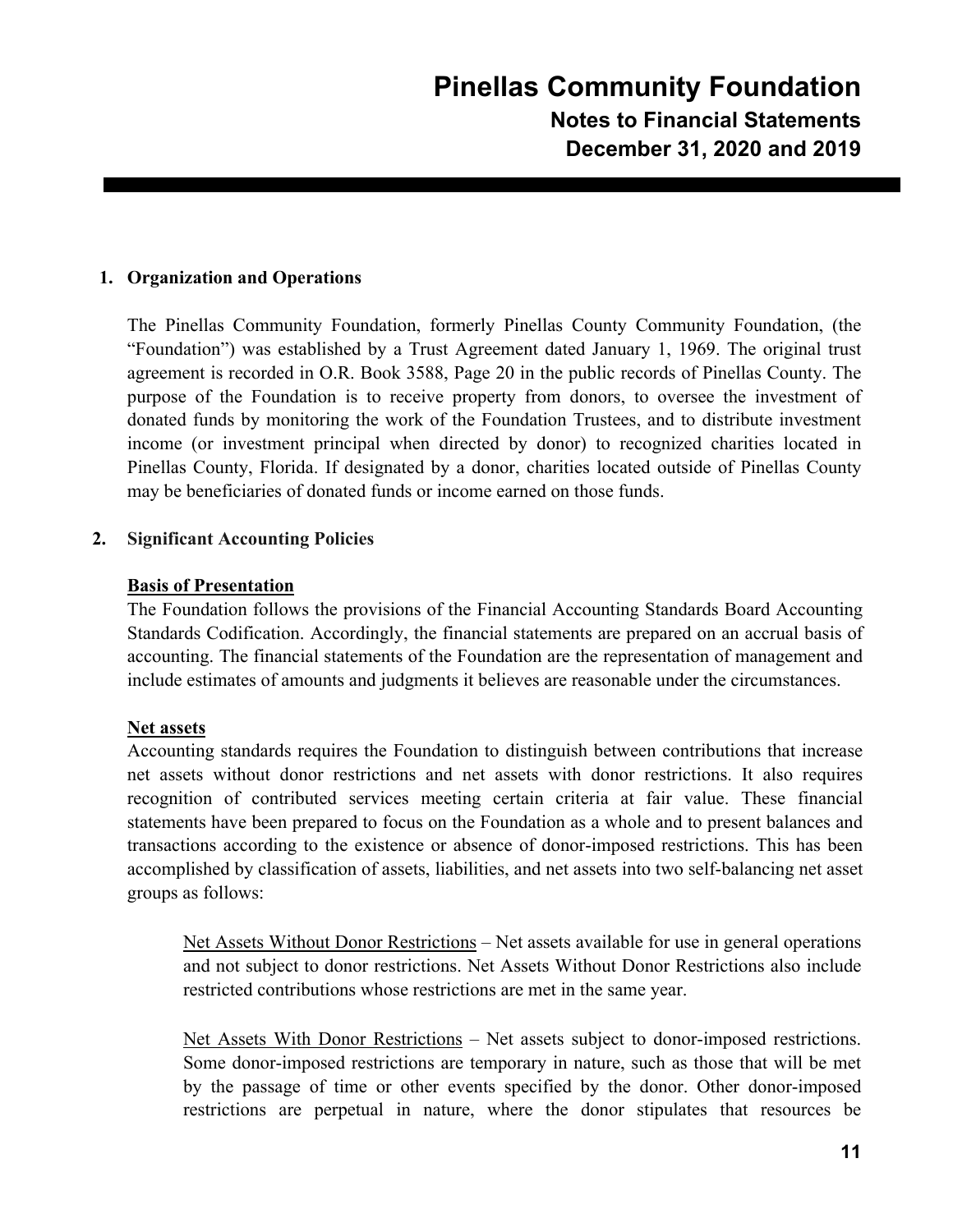maintained in perpetuity. Donor-imposed restrictions are released when a restriction expires, that is, when the stipulated time has elapsed, when the stipulated purpose for which the resource was restricted has been fulfilled, or both.

Accounting principles generally accepted in the United States of America provide that if the governing body of an organization has the unilateral power to redirect the use of a donor's contribution to another beneficiary, such contributions must be classified as unrestricted net assets. In order for the Foundation to be classified as a single entity in accordance with the Code of Federal Regulations, specifically Treas. Reg. Section  $1.170A-9(f)(11)(v)(B)$ , the Foundation governing document must provide for powers of modification, more commonly known as variance power. Although the Pinellas Community Foundation Trust Agreement provides the Board of Governors broad authority to exercise its variance power, the Board of Directors generally exercises this authority when the stated purpose of a contribution becomes no longer applicable or incapable of fulfillment. Accordingly, the Foundation classifies a substantial portion of funds as net assets with donor restrictions and segregates for internal recordkeeping all funds that have donor or gift restrictions attached.

#### **Liquidity**

Assets are presented in the accompanying Statements of Financial Position according to their nearness of conversion to cash and liabilities according to their nearness to their maturity and resulting use of cash.

#### **Cash and Cash Equivalents**

The Foundation considers all highly liquid investments with a maturity of three months or less when purchased to be cash equivalents. The Foundation places its cash with high quality financial institutions. At times, cash may be in excess of FDIC insurance limits. The Foundation does not believe it is exposed to any significant credit risk on cash.

#### **Contributions and Unconditional Promises**

Contributions and unconditional promises to give are measured at their fair values and are reported as an increase in net assets when received. Contributions are recorded as net assets without donor restrictions or net assets with donor restrictions depending on the existence or nature of any donor restrictions. Contributions that are restricted by the donor are reported as increases in net assets without donor restrictions if the restrictions expire or are otherwise satisfied in the fiscal year in which the contributions are recognized.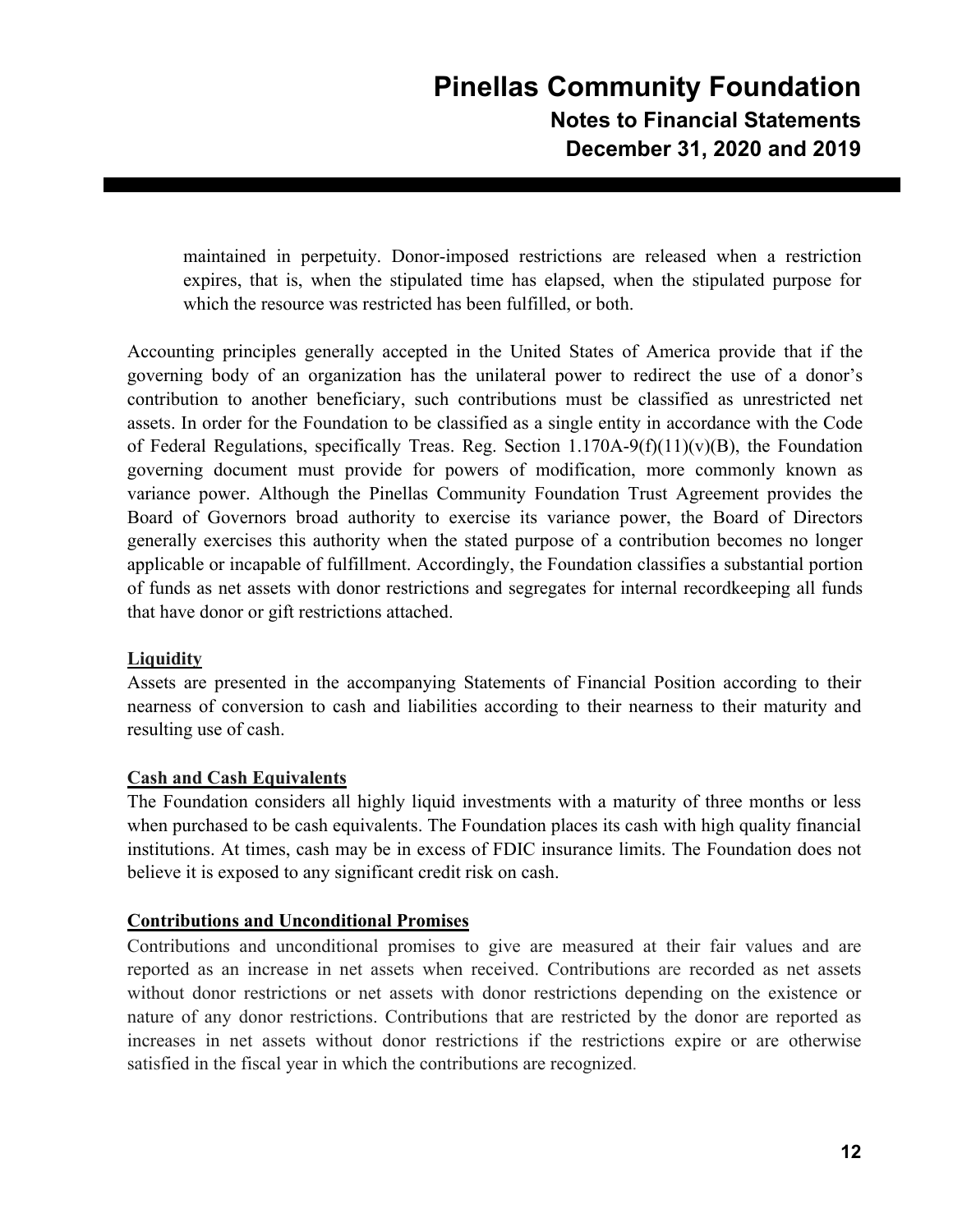Amounts restricted for future periods or restricted for specific purposes are reported as net assets with donor restrictions. When a donor-stipulated time restriction ends or a purpose restriction is accomplished, the net assets are reclassified to net assets without donor restrictions and reported as satisfactions of program restrictions and net assets released. Conditional contributions are recognized as revenue when the conditions on which they depend have been substantially met.

#### **Investments**

Investments are stated at fair value. Fair value is defined as the price that would be received to sell an asset or paid to transfer a liability in an orderly transaction between willing market participants at the measurement date. Increases and decreases in fair value are recognized in the period in which they occur and the carrying values of the investments are adjusted to reflect these fluctuations. Gains or losses on securities sold are computed on a specific identification basis. Investment income and unrealized gains or losses are allocated to the funds based upon their principal balances. Investment expenses are presented net of investment gains. For the years ended December 31, 2020 and 2019, investment expenses were \$660,491 and \$627,314, respectively.

Investments are in the custody of SEC-registered brokerage and investment firms which manage them in accordance with policies set by the Pinellas Community Foundation Trust Agreement, the Foundation's Board of Governors, or appropriate gift agreements. The Foundation's investments consist primarily of common stocks, mutual funds, corporate and United States government securities/bonds, alternative strategy funds and real estate funds. Assets included in investments are carried at fair value as described in Note 3.

#### **Split-Interest agreements**

The Foundation is named beneficiary of various lead and remainder trusts, the assets of which are held by outside trustees. Contribution revenue and the related assets' interest are recognized using the present value of assets expected to be received. Subsequent changes to the fair value of the assets are recognized as changes in the value of the Foundation's interest in the trusts in the accompanying Statements of Activities.

#### **Charitable disbursements and grants**

Charitable disbursements from income earned on the funds with donor restrictions are paid out regularly as the income is earned. Charitable disbursements from income earned on the funds without donor restrictions and bequests are paid out partially in the year of receipt with the balance paid out in the following year. Grants are not accrued at the fiscal year end because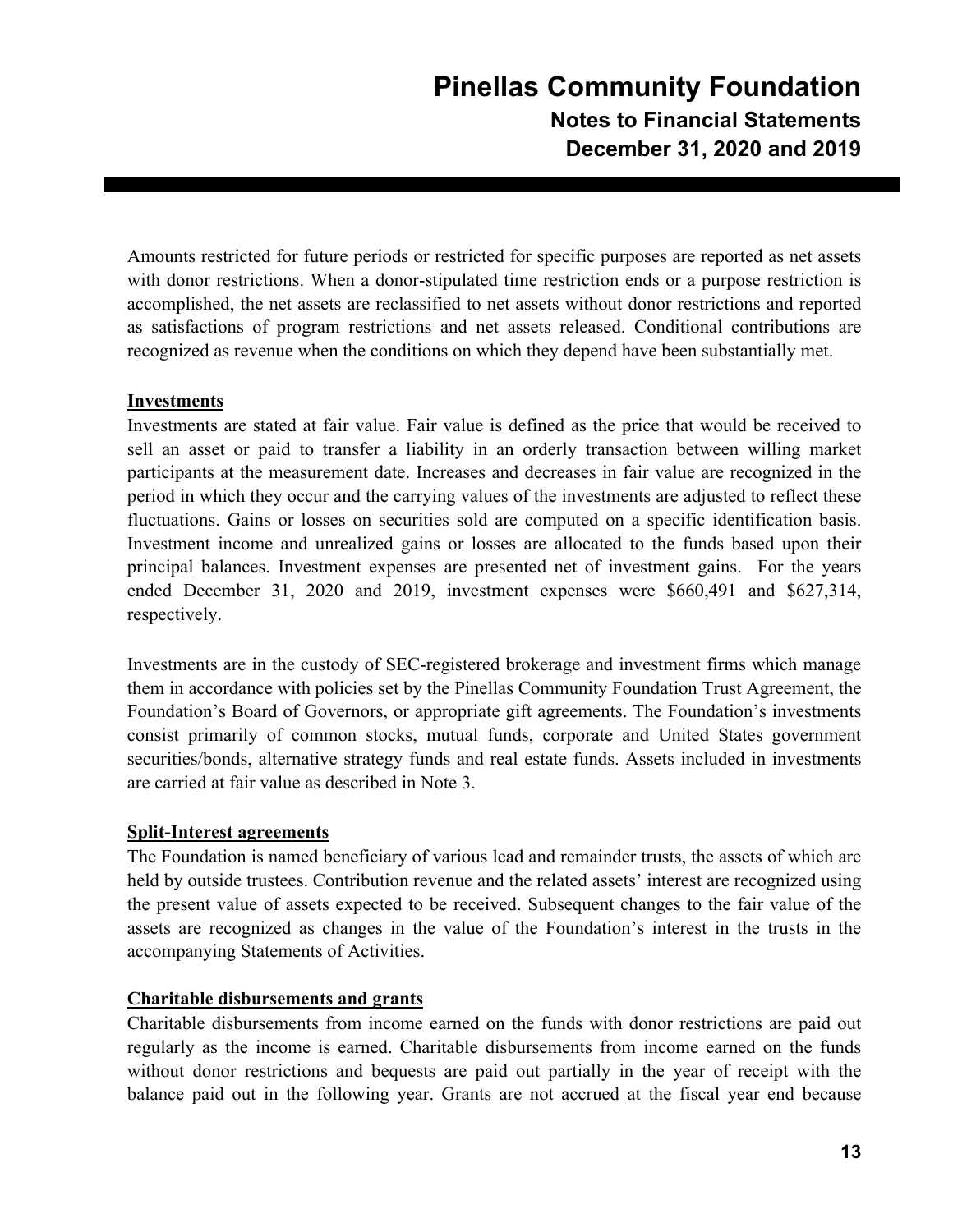grants are disbursed in the same year a written commitment is made to provide such grant funding.

#### **Refundable Advances – Coronavirus Relief Fund**

Refundable advances represents federal funds advanced to the Foundation by Pinellas County as part of a subrecipient grant made to the Foundation. The grant requires the Foundation to make grants to eligible nonprofit organizations in Pinellas County. Refundable advances will be awarded to recipient nonprofit organizations in 2021 or refunded to Pinellas County.

#### **Foundation administrative fees**

In accordance with the Pinellas Community Foundation Trust Agreement, the Foundation assesses an annual administrative fee which is set by the Board of Governors. This administrative fee was 0.45% of the fair market value of assets under management. The administrative fee covers a portion of the costs incurred for the management of the Foundation. Administrative fees amounted to \$578,617 and \$465,664 for the years ended December 31, 2020 and 2019, respectively. The fees are paid out of the ordinary income and principal of investments to the Foundation's operating funds and are used to support the management of the Foundation.

#### **Functional expense allocations**

Expenses which apply to more than one functional category have been allocated among program, management and general, and fundraising and development based on the time spent on these functions by specific employees as estimated by management. Indirect expenses such as facilities costs are allocated based on square footage used by functional departments. Other indirect expenses are allocated based on the salaries in the various functional categories. All other costs are charged directly to the appropriate functional category.

#### **Use of Estimates**

The preparation of financial statements in conformity with generally accepted accounting principles in the United States of America requires management to make estimates and assumptions that affect certain reported amounts and disclosures. Accordingly, actual results could differ from those estimates.

#### **Concentrations of Credit Risk**

Financial instruments that potentially expose the Foundation to concentrations of credit and market risk consist primarily of cash equivalents and investments. The Foundation has cash deposits which at times may exceed the FDIC insurance limit. Deposit accounts are maintained with what management believes to be a quality financial institution.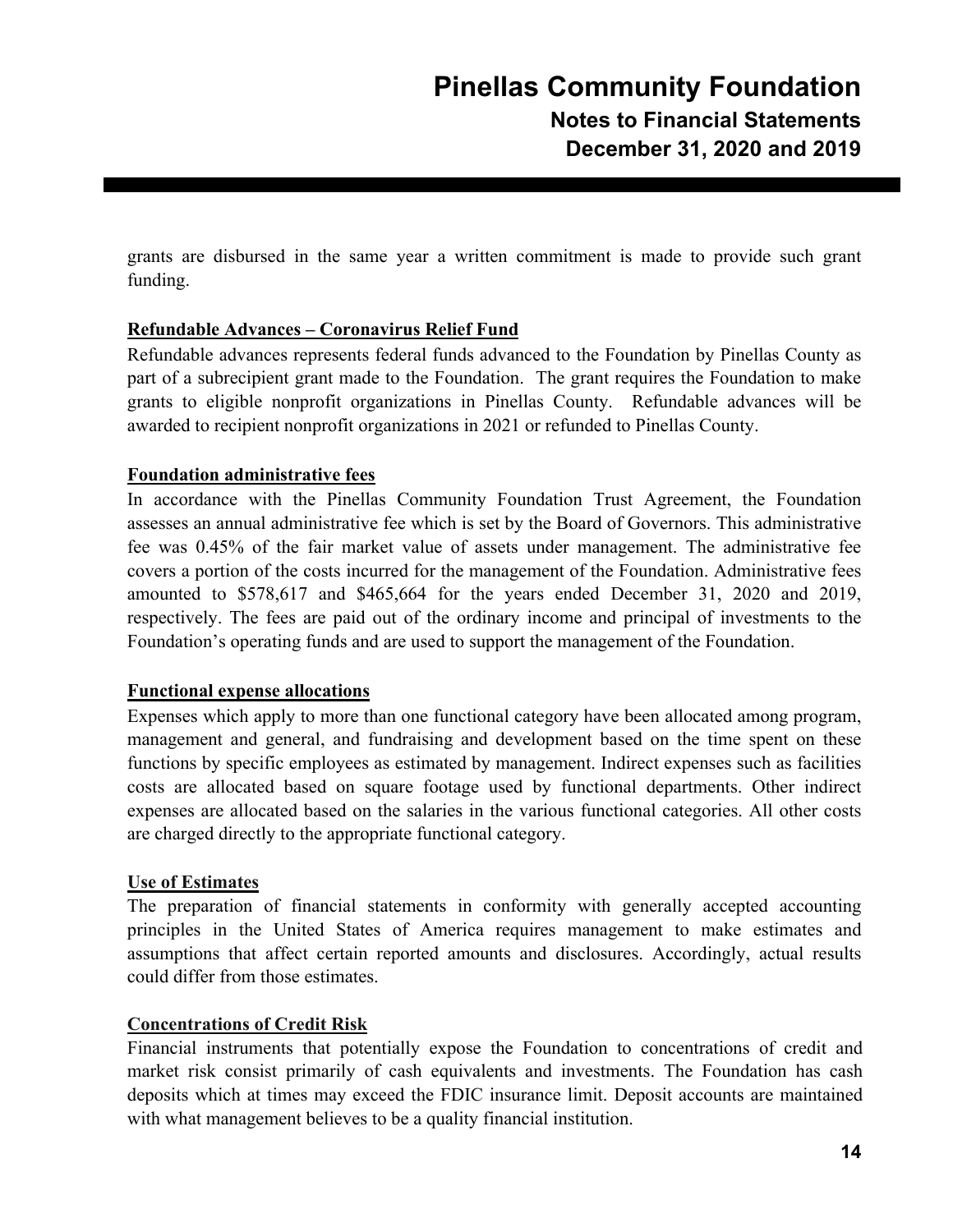#### **Income Tax Status**

The tax-exempt status of the Foundation was recognized in 1971 and to the best information available, retroactive to its creation in 1969. The Foundation has maintained this tax-exempt status from the ruling in 1971 to the present date. The Foundation qualifies as a tax-exempt Foundation under Section 501(c)(3) of the Internal Revenue Code (IRC). The Foundation follows the income tax standard for uncertain tax positions. The Foundation periodically assesses whether it has incurred income tax expense or related interest or penalties in accordance with accounting for uncertain tax positions. No such amounts were recognized for the year ending December 31, 2020. Management is not aware of any activities that would jeopardize the Foundation's taxexempt status. Should the Foundation's tax returns be challenged in the future, the Foundation's tax years of 2017 and thereafter are open for potential examination by the IRS.

#### **3. Fair Value Measurements**

The Foundation's investments are reported at fair value in accordance with accounting principles generally accepted in the United States of America, which define fair value, establish a framework for measuring fair value, and require disclosures about fair value measurements.

In accordance with these accounting principles, fair value is defined as the price that would be received to sell an asset or paid to transfer a liability in an orderly transaction between market participants at the measurement date. This standard also established a fair value hierarchy which requires an entity to maximize the use of observable inputs and minimize the use of unobservable inputs when measuring fair value.

Accounting principles establish a three-tier hierarchy to classify fair value measurements for disclosure purposes. Investment valuations are classified as follows:

- Level 1 valuations, for which the valuation is based on quoted market prices for identical assets or liabilities traded in active markets (which include exchanges and over-the counter markets with sufficient volume),
- Level 2 valuations, for which the valuation is based on quoted market prices for similar instruments traded in active markets, quoted prices for identical or similar instruments in markets that are not active and model-based valuation techniques for which all significant assumptions are observable in the market, and
- Level 3 valuations, for which the valuation is generated from model-based techniques that use significant assumptions not observable in the market, but observable based on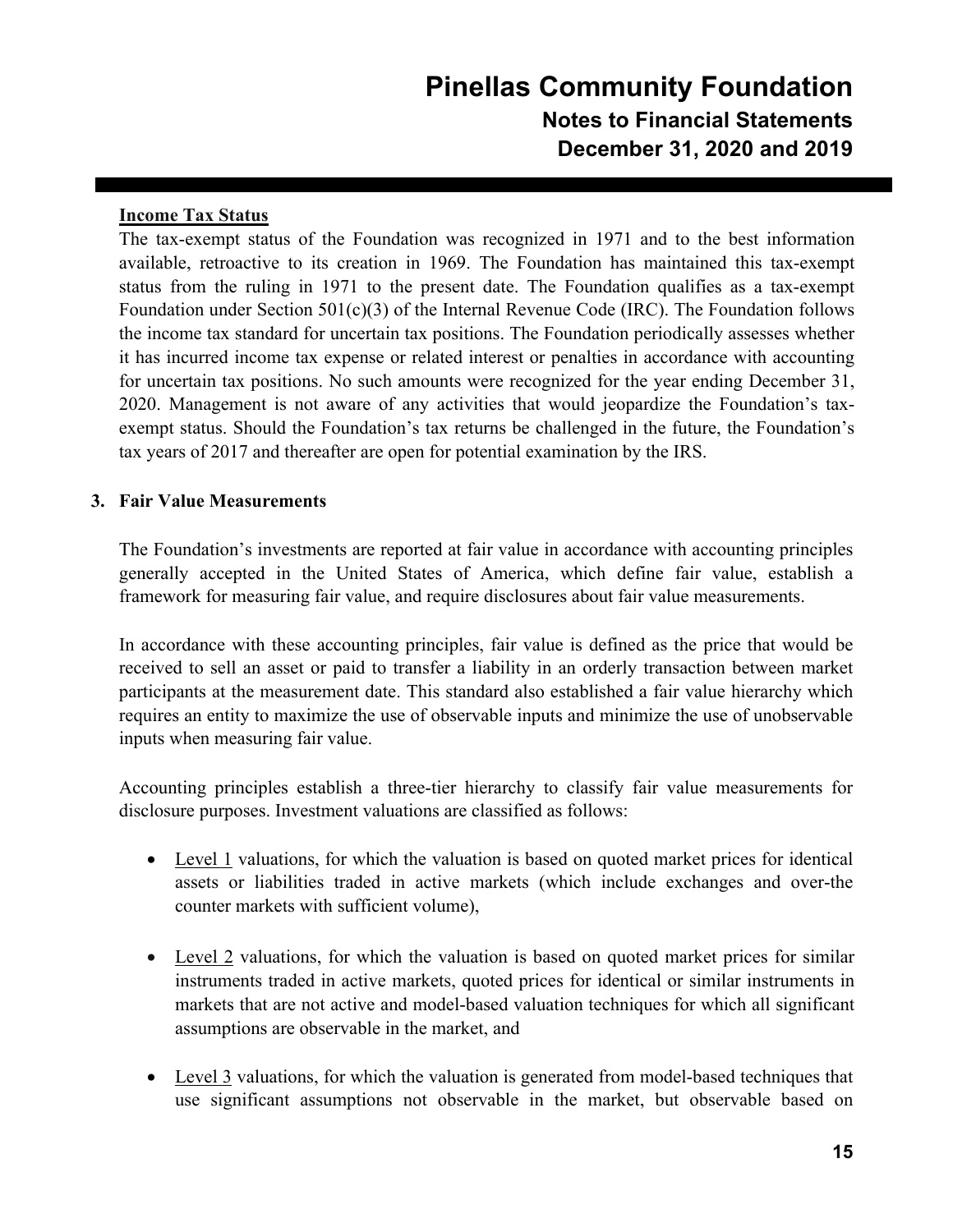company-specific data. These unobservable assumptions reflect the Foundation's own estimates for assumptions that market participants would use in pricing the asset or liability. Valuation techniques typically include option pricing models, discounted cash flow models and similar techniques, but may also include the use of market prices of assets or liabilities that are not directly comparable to the subject asset or liability.

The assets held in split-interest agreements are valued based on quoted market prices of the underlying investments, net of the present value of expected cash outflows using estimated life expectancies of the income beneficiaries and appropriate discount rates. Split interest agreements are classified as Level 2 in the fair value hierarchy.

Certain of the Foundation's financial instruments are not measured at fair value on a recurring basis but nevertheless are recorded at amounts that approximate fair value due to their liquid or short-term nature. Such financial assets and liabilities include cash and cash equivalents and liabilities.

The fair value of financial instruments is reported using the input guidance and valuation techniques described above. The fair value levels and amounts as of December 31, 2020 and 2019 are presented in the following tables: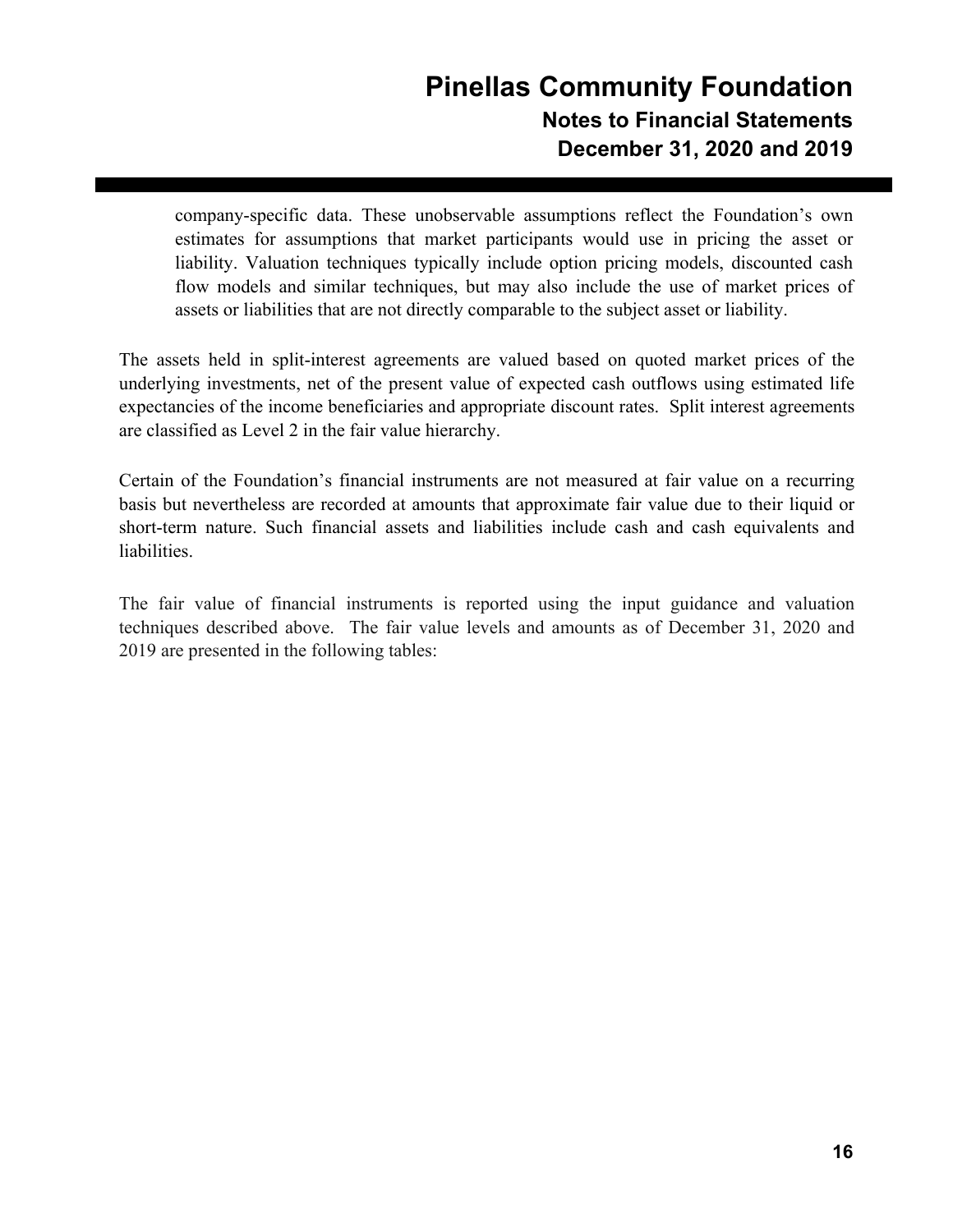|                                 |                 | Assets Reported at Fair Value<br>as of December 31, 2020 |           |               |
|---------------------------------|-----------------|----------------------------------------------------------|-----------|---------------|
|                                 | Level 1         | Level 2                                                  | Level 3   | Total         |
| <b>Investments:</b>             |                 |                                                          |           |               |
| Cash and cash equivalents       | 4,736,725<br>S. | \$                                                       | \$        | \$4,736,725   |
| <b>Equity securities:</b>       |                 |                                                          |           |               |
| Mutual funds and EFTs           | 69,465,874      |                                                          |           | 69,465,874    |
| Domestic equities               | 14, 126, 718    |                                                          |           | 14, 126, 718  |
| Debt securities:                |                 |                                                          |           |               |
| Mutual funds and EFTs           | 13,658,194      |                                                          |           | 13,658,194    |
| Corporate and US bonds          |                 | 13,802,325                                               |           | 13,802,325    |
| Other:                          |                 |                                                          |           |               |
| Real estate funds               | 148,569         |                                                          |           | 148,569       |
| Alternative strategy funds      | 5,422,100       |                                                          |           | 5,422,100     |
| Commodities index funds         | 141,969         |                                                          |           | 141,969       |
| Mineral rights                  |                 |                                                          | 3,197     | 3,197         |
| Real estate                     |                 |                                                          | 515,146   | 515,145       |
|                                 | 107,700,149     | 13,802,325                                               | 518,343   | 122,020,817   |
| Split-interest agreement assets |                 | 5,384,571                                                |           | 5,384,571     |
| Total                           | \$107,700,149   | \$19,186,896                                             | \$518,343 | \$127,405,388 |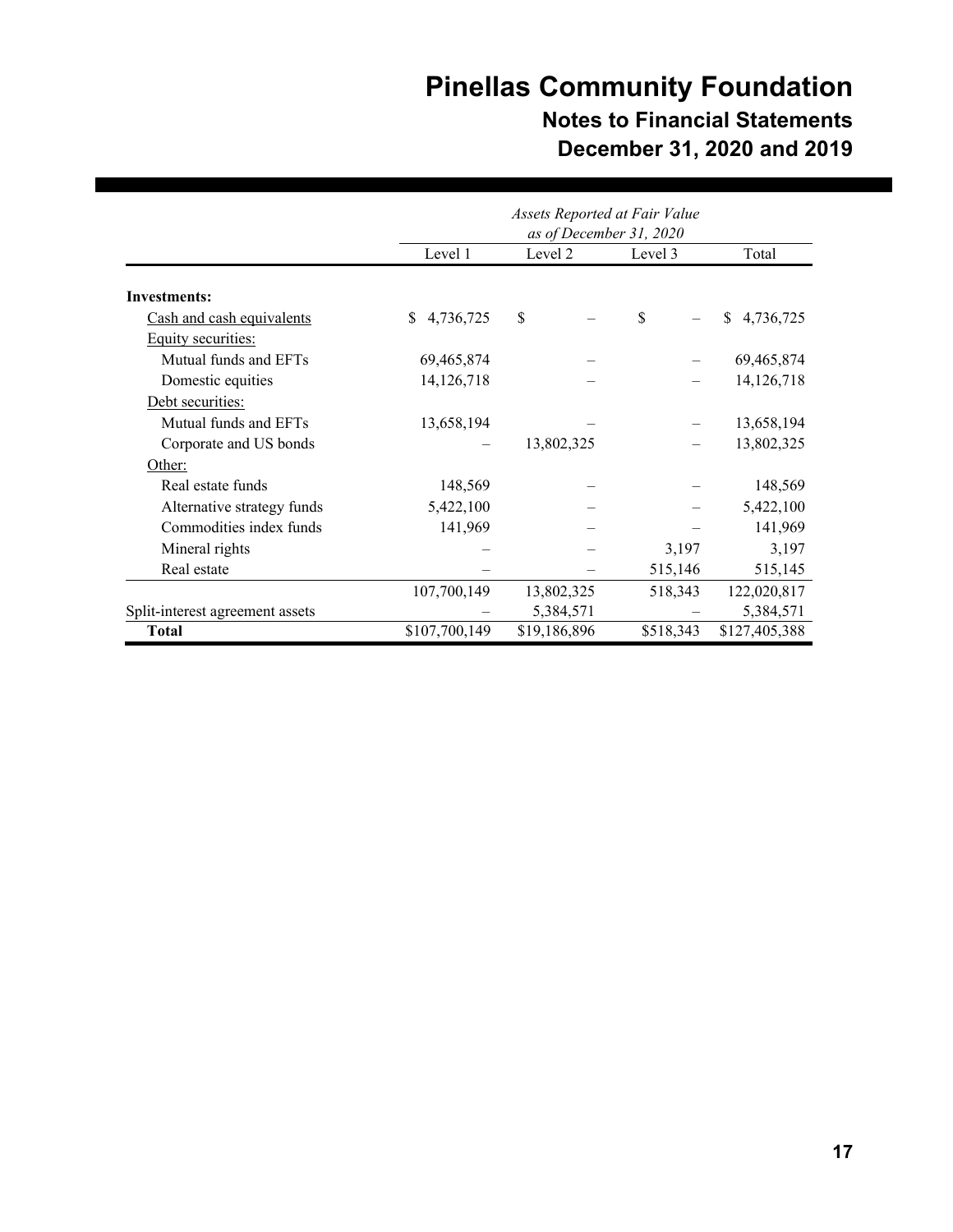|                                 |              | Assets Reported at Fair Value<br>as of December 31, 2019 |           |               |
|---------------------------------|--------------|----------------------------------------------------------|-----------|---------------|
|                                 | Level 1      | Level 2                                                  | Level 3   | Total         |
| <b>Investments:</b>             |              |                                                          |           |               |
| Cash and cash equivalents       | \$4,553,533  | \$                                                       | \$        | \$4,553,533   |
| <b>Equity securities:</b>       |              |                                                          |           |               |
| Mutual funds and EFTs           | 28,116,733   |                                                          |           | 28,116,733    |
| Domestic equities               | 32,079,444   |                                                          |           | 32,079,444    |
| Debt securities:                |              |                                                          |           |               |
| Mutual funds and EFTs           | 25,498,923   |                                                          |           | 25,498,923    |
| Corporate and US bonds          |              | 17,388,784                                               |           | 17,388,784    |
| Other:                          |              |                                                          |           |               |
| Real estate funds               | 221,546      |                                                          |           | 221,546       |
| Alternative strategy funds      | 4,963,494    |                                                          |           | 4,963,494     |
| Commodities index funds         | 143,410      |                                                          |           | 143,410       |
| Mineral rights                  |              |                                                          | 3,197     | 3,197         |
| Real estate                     |              |                                                          | 414,953   | 414,953       |
|                                 | 95,577,083   | 17,388,784                                               | 418,150   | 113,384,017   |
| Split-interest agreement assets |              | 5,454,820                                                |           | 5,454,820     |
| Total                           | \$95,577,083 | \$22,843,604                                             | \$418,150 | \$118,838,837 |

Level 3 investments include mineral rights and real estate. Real estate values are reviewed no less than annually using a variety of qualitative factors. Valuation inputs include cost, external data such as tax assessments, and periodic appraisals depending on the nature of the investment. During 2020 and 2019, there were no purchases or transfers of Level 3 assets.

#### **4. Endowment Funds**

The Foundation's endowment includes funds established for a variety of donor-restricted purposes. As required by accounting principles generally accepted in the United States of America, net assets associated with endowment funds are classified and reported based on the existence or absence of donor-imposed restrictions.

#### Interpretation of Relevant Law

The Board of Governors has interpreted the Florida Uniform Prudent Management of Institutional Funds Act (FUPMIFA) as requiring the preservation of the fair value of the original gift as of the gift date of the donor-restricted endowment funds absent explicit donor stipulations to the contrary. As a result of this interpretation, the Foundation classifies as net assets with donor restrictions (a) the original value of gifts donated to the permanent endowment, and, (b) the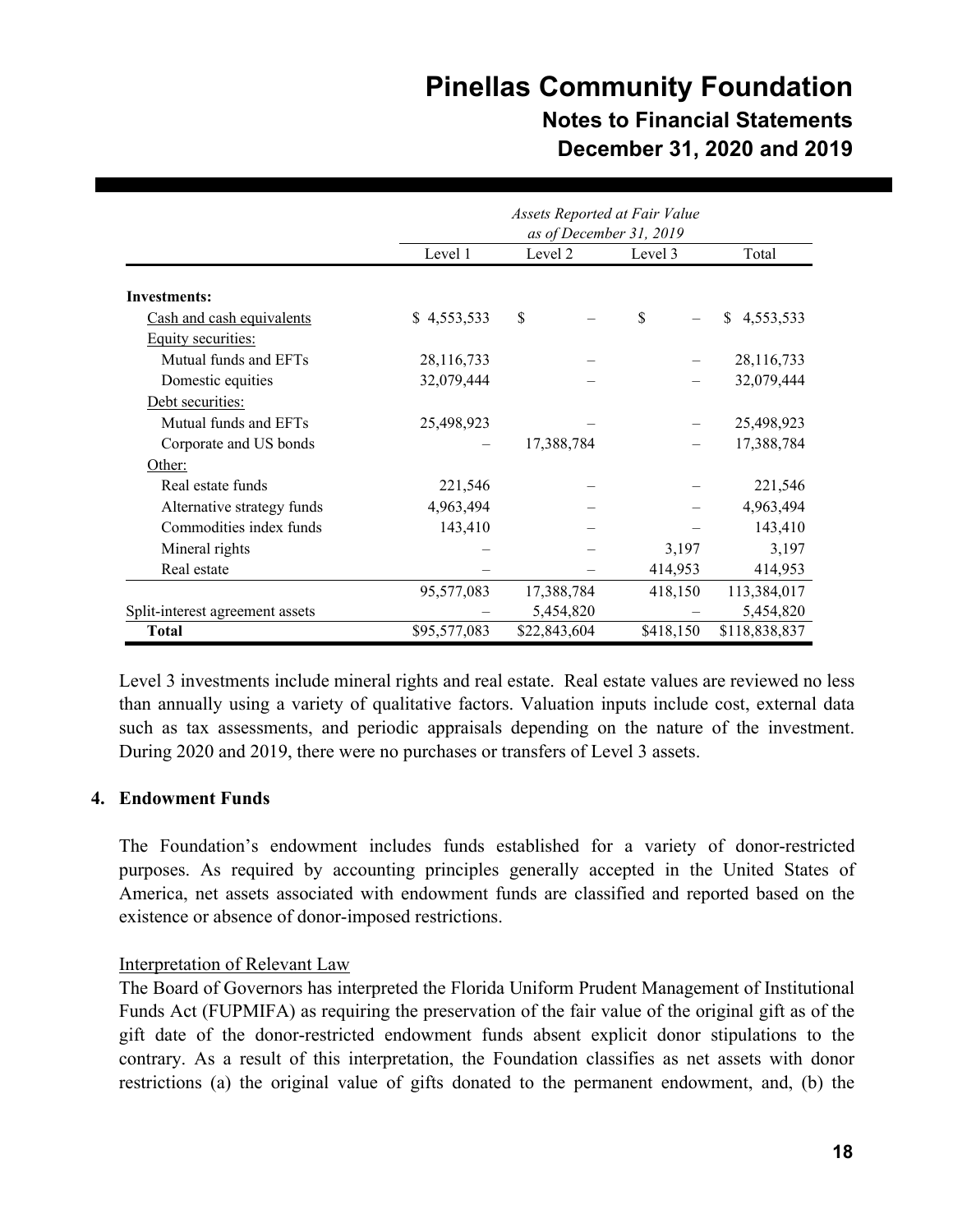original value of subsequent gifts to the permanent endowment. The value of assets in excess of original gifts in donor restricted endowment funds are classified as net assets with donor restrictions until appropriated for expenditure by the Foundation.

#### Return Objectives and Risk Parameters

Investment and spending policies for endowment assets are governed by the Pinellas Community Foundation Trust Agreement, policies adopted by the Board of Governors, and/or gift agreements provided to the Foundation. Generally, these investment policies and spending policies for endowment assets attempt to provide a reasonable return of current income, with due regard for the safety and maintenance of inflation-adjusted value of principal. Endowment assets include those assets of donor-restricted funds that the Foundation must hold in perpetuity or for donorspecified periods. The instruments used to set investment policy generally permit the endowment assets to be invested in a manner that is intended to produce a long-term rate of return on assets that will support any spending policy while maintaining and growing the real value of the portfolio.

#### Strategies Employed for Achieving Objectives

Investment strategies to achieve any stated return objective are determined by the Board of Governors and/or qualified advisors at each Trustee Institution which manages assets for the Foundation. Generally, to satisfy its long-term rate-of-return objectives, the Foundation relies on a diversified portfolio designed to minimize the risk of loss, with a maximum allocation to cash and fixed income of 80% and a maximum allocation to equities of 60% with minimums at 40% and 20%, respectively. Additionally, the investment strategy allows for a maximum of 10% to be invested in alternative investments. Investment returns are achieved through both capital appreciation (realized and unrealized) and current yield (interest and dividends). At times, the Foundation may permit variance from its standard investment strategies to align with donor gift restrictions.

#### Spending Policy and How the Investment Objectives Relate to Spending Policy

Spending policies for endowment assets are governed by the Pinellas Community Foundation Trust Agreement, policies adopted by the Board of Governors, and/or gift agreements provided to the Foundation. Most funds of the Foundation are governed by restriction to appropriate the prior year's net income (i.e. interest and dividends, excluding realized and unrealized gains, net of 50% of fees incurred). The goal of this kind of spending policy is to maintain the purchasing power of the endowment assets held in perpetuity or for a specified term as well as provide for additional real growth through new gifts and investment return. The Foundation Board of Governors believes that modification of any written spending restriction attached to a gift received by the Foundation should be made in consultation with a donor (if living), any charitable beneficiary, if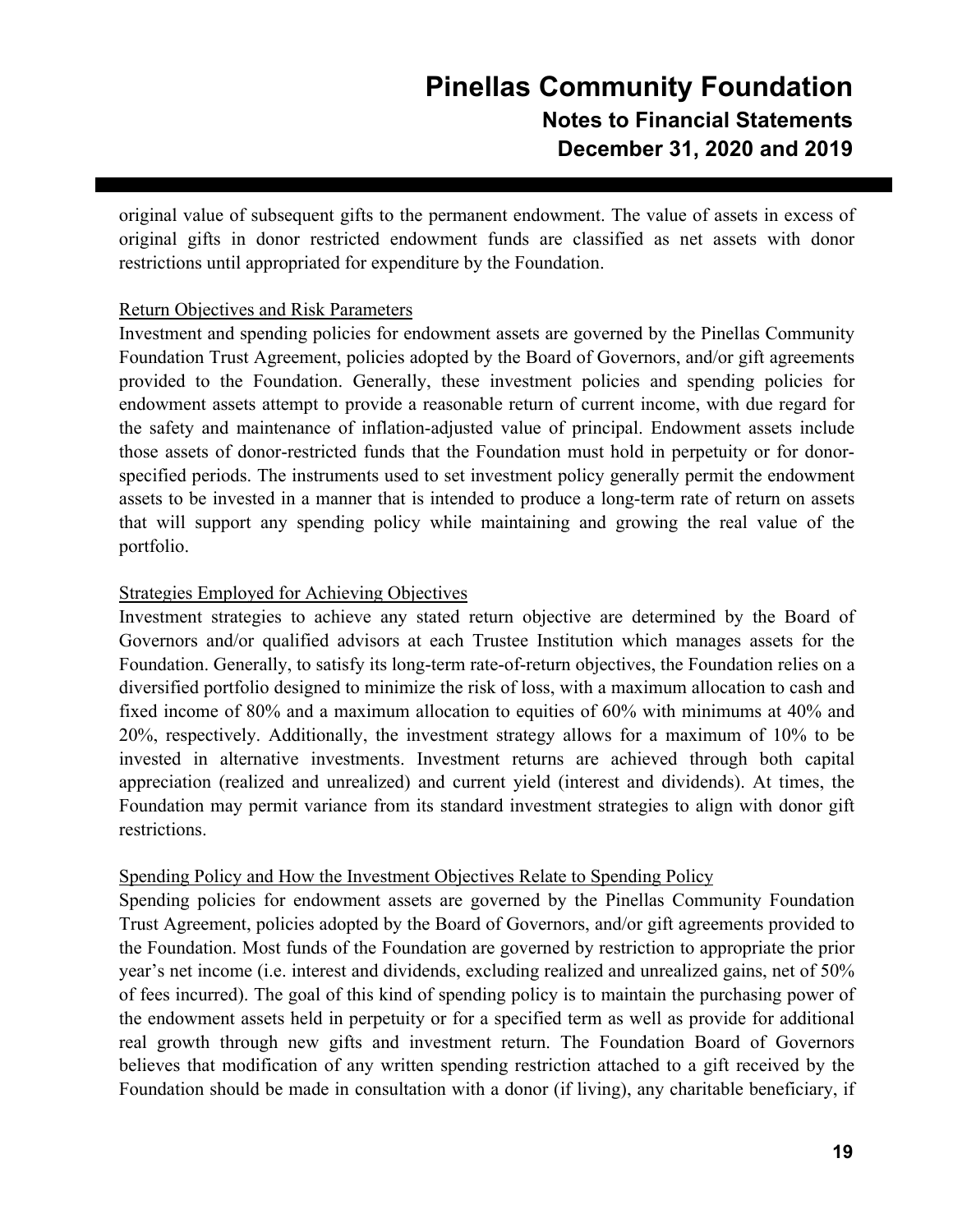any is specified, the Trustee which holds the assets, and appropriate advisors. The modification of any such restriction would be overseen by an appropriate judicial or administrative body.

#### Funds with Deficiencies

From time to time, the fair value of assets associated with individual donor restricted endowment funds may fall below the level that the donor intended. As of December 31, 2020 and 2019, no funds had such a deficiency. In accordance with accounting principles generally accepted in the United States of America, accumulated losses on funds with deficiencies are included with that fund in net assets with donor restrictions. The Foundation's policy is to allow continued spending from endowment funds in the event that the fair value of the fund has fallen below the original level required by the donor.

As of December 31, 2020 and 2019, activity within the endowment funds consisted of the following:

|                                                | Without donor<br>restrictions | With donor<br>restrictions | <b>Total</b>  |
|------------------------------------------------|-------------------------------|----------------------------|---------------|
| <b>Endowment net assets, January 1, 2020</b>   | \$31,313,720                  | \$82,070,297               | \$113,384,017 |
| Endowment investment return:                   |                               |                            |               |
| Investment income                              | 723,736                       | 1,898,902                  | 2,622,638     |
| Realized gains                                 | 478,739                       | 2,138,885                  | 2,617,624     |
| Unrealized gains                               | 1,605,704                     | 4,537,556                  | 6,143,260     |
| Total endowment investment return              | 2,808,179                     | 8,575,343                  | 11,383,522    |
| Additions to endowment funds                   | 830,068                       | 2,790,063                  | 3,620,131     |
| Investment management fees                     | (188,960)                     | (471, 531)                 | (660, 491)    |
| Administrative fees                            | (128, 396)                    | (450, 221)                 | (578, 617)    |
| Appropriation of endowment for expenditures    | (1,049,705)                   | (4,078,040)                | (5, 127, 745) |
| Net transfers in (out) of endowment            | (527, 734)                    | 527,734                    |               |
| Total endowment activity                       | (1,064,727)                   | (1,681,995)                | (2,746,722)   |
| <b>Endowment net assets, December 31, 2020</b> | \$33,057,172                  | \$88,963,645               | \$122,020,817 |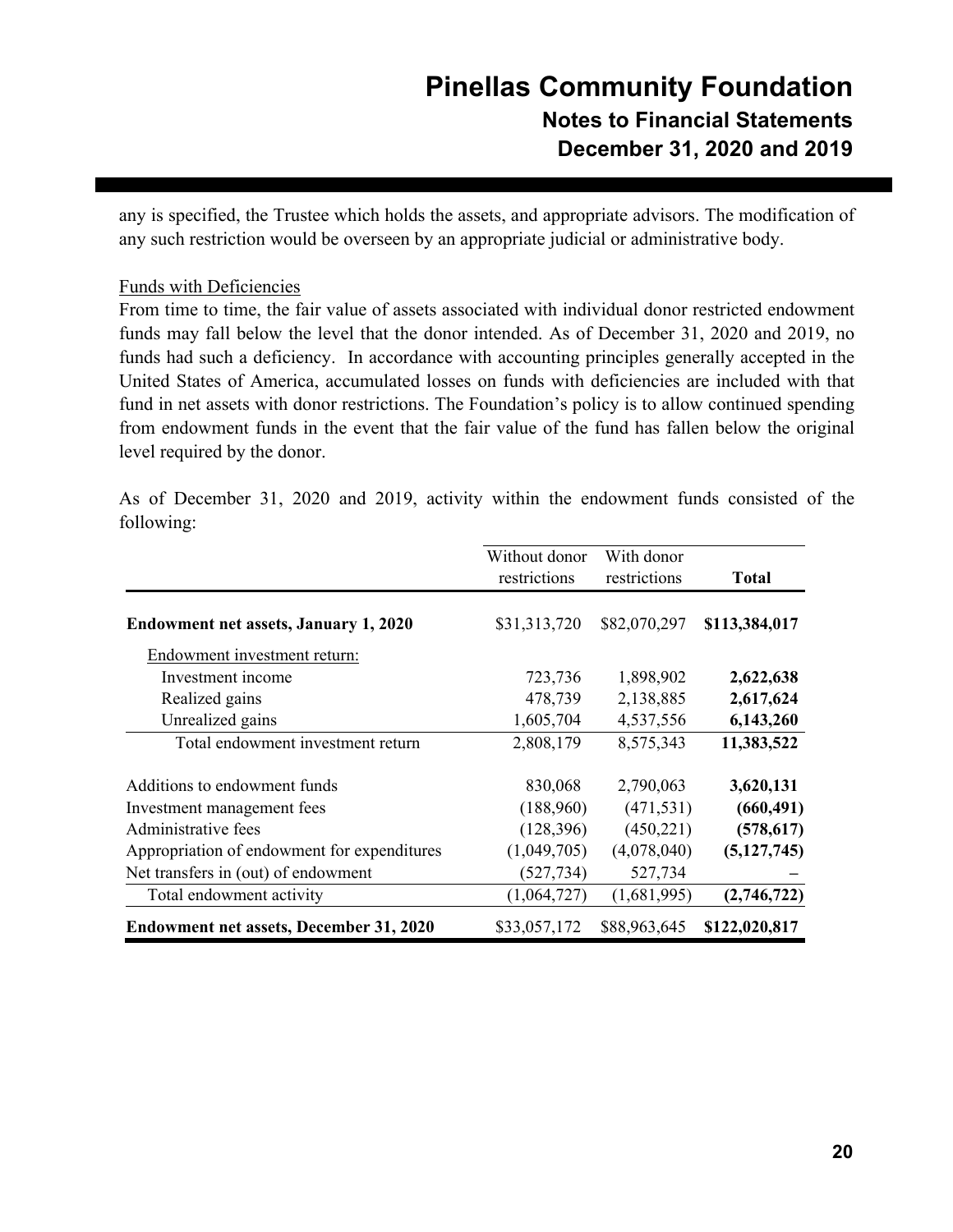| <b>Endowment net assets, January 1, 2019</b> | \$28,048,754 | \$67,635,272 | \$95,684,026  |
|----------------------------------------------|--------------|--------------|---------------|
| Endowment investment return:                 |              |              |               |
| Investment income                            | 866,374      | 2,149,442    | 3,015,816     |
| Realized gains                               | 341,760      | 948,885      | 1,290,645     |
| Unrealized gains                             | 3,324,283    | 9,080,970    | 12,405,253    |
| Total endowment investment return            | 4,532,417    | 12,179,297   | 16,711,714    |
| Additions to endowment funds                 | 144,599      | 5,977,464    | 6,122,063     |
| Investment management fees                   | (185, 944)   | (441,370)    | (627,314)     |
| Administrative fees                          | (133,073)    | (332,591)    | (465, 664)    |
| Appropriation of endowment for expenditures  | (1,242,661)  | (2,927,917)  | (4,170,578)   |
| Net transfers in (out) of endowment          | 149,628      | (19, 858)    | 129,770       |
| Total endowment activity                     | 3,264,966    | 14,435,025   | 17,699,991    |
| Endowment net assets, December 31, 2019      | \$31,313,720 | \$82,070,297 | \$113,384,017 |

#### **5. Split-Interest Agreements**

The Foundation is a beneficiary of certain charitable lead trusts and charitable remainder trusts, which are known as split-interest agreements. A portion of these trusts is to be paid to the Foundation at specified times in the future or upon the death of certain other beneficiaries. The Foundation is not the trustee for these trust agreements, nor does it have any control over the related trust assets.

Receivables from split-interest agreements represent the estimated net present value of the Foundation's interest in various irrevocable trusts held by third-parties. The net present value of these receivables is determined using estimated investment returns consistent with the composition of the asset portfolios, the periodic payouts of the trusts to the trust's beneficiaries while living, life expectancies from the Social Security Administration tables, and a discount rate of 6 percent. Actual results could differ from those estimates.

On an annual basis, the Foundation revalues the receivables based on changes in the value of the trusts' assets as well as the assumptions above. Revaluation adjustments are reported in the Statements of Activities as changes in the value of beneficial interest in trusts. These receivables are classified as net assets with donor restrictions until the future cash flows are received.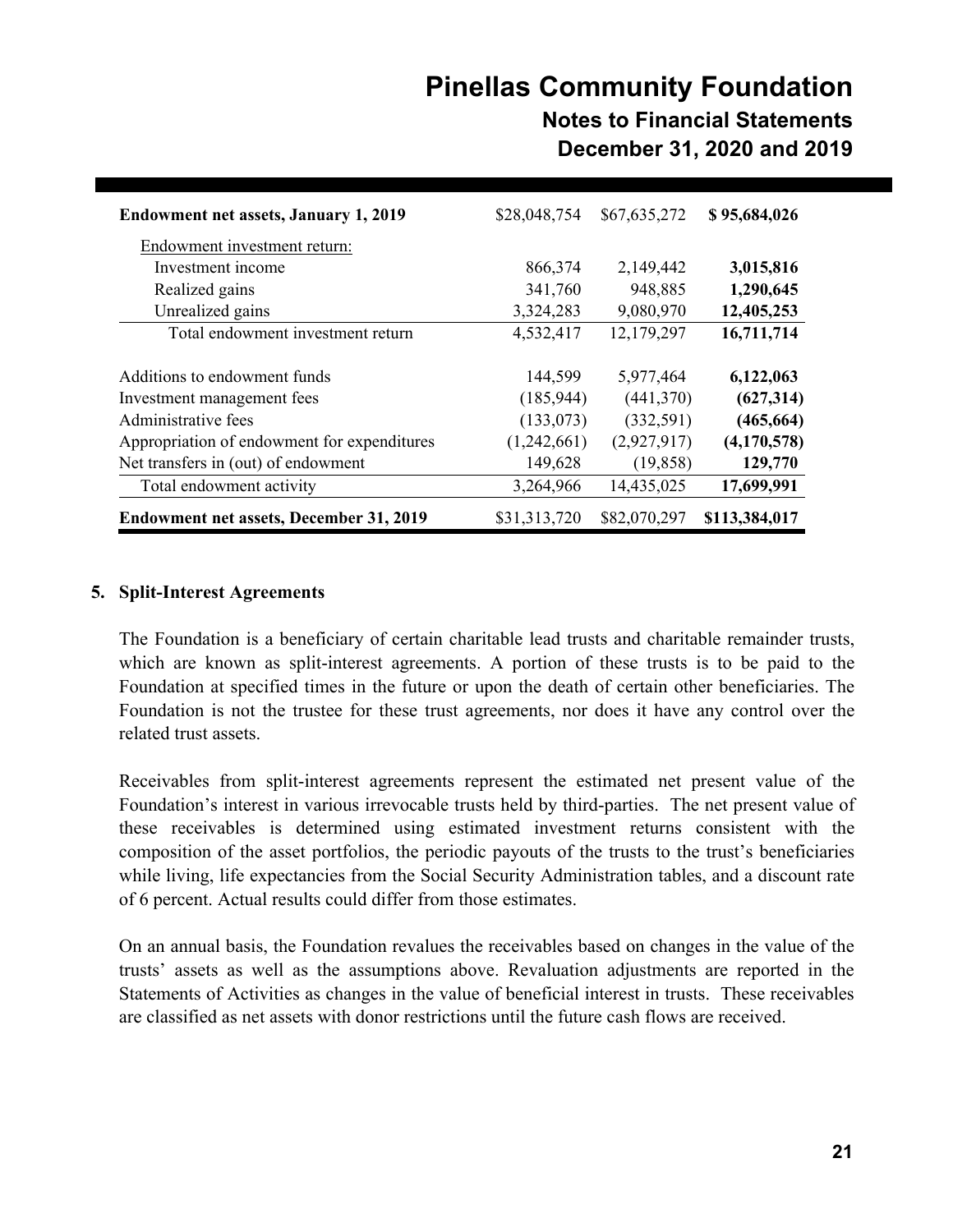#### **6. Liquidity and Funds Available**

The following table reflects the Foundation's financial assets as of December 31, 2020, excluding amounts not available for general expenditure within one year. Financial assets are considered unavailable when illiquid, not convertible to cash within one year, or when held to fund grants awarded under the Coronavirus Relief Fund. Trust assets with donor restrictions, donor-restricted endowments and assets held for others are considered unavailable for general expenditures.

| Financial assets                                  |              |
|---------------------------------------------------|--------------|
| Cash and cash equivalents                         | 282,801      |
| Contributions and grants receivable               | 62,998       |
| Investments                                       | 33,057,172   |
| Financial assets available to meet cash needs for |              |
| general expenditures within one year              | \$33,402,971 |

Cash flow to support the overall management of the Foundation is derived primarily from administrative fees assessed to assets under management, which includes investments with donor restrictions and without donor restrictions. For 2020 and 2019, this administrative fee was 0.45% of the fair market value of assets under management and amounted to \$578,617. The fees are used to support the overall management of the Foundation.

#### **7. Commitments and contingencies**

The Foundation entered into an operating lease for its main office in July 2019 with a term of 52 months. The lease was executed by Pinellas CF Company, LLC, an entity formed by the Foundation in 2018. The Foundation is the sole member of Pinellas CF Company, LLC. The lease includes a period of free rent and escalating rental payments. Following is a schedule of future minimum payments under the noncancelable lease.

| Years ending December 31, |           |
|---------------------------|-----------|
| 2021                      | \$58,482  |
| 2022                      | 49,457    |
|                           | \$107,939 |

In the ordinary course of conducting its business, the Foundation may be subjected to loss contingencies arising from general business matters or lawsuits. Management believes that the outcome of such matters, if any, will not have a material impact on the Foundation's financial statements or results of future operations.